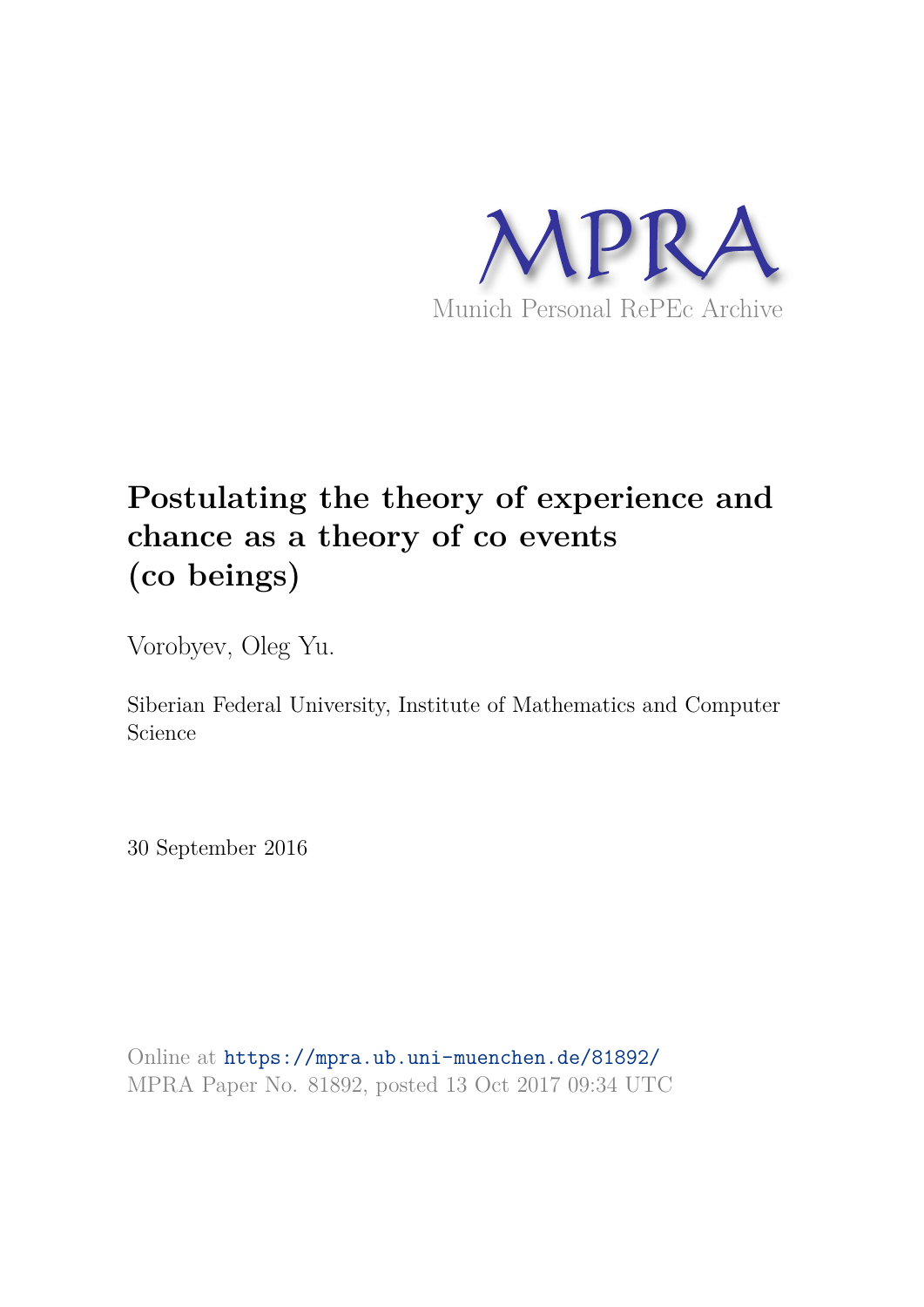## **Postulating the theory of experience and chance as a theory of co**∼**events (co**∼**beings)**

#### **Oleg Yu. Vorobyev**

Institute of mathematics and computer science Siberian Federal University Krasnoyarsk *mailto:oleg.yu.vorobyev@gmail.com http://www.sfu-kras.academia.edu/OlegVorobyev http://olegvorobyev.academia.edu*

**Abstract.** *The aim of the paper is the axiomatic justification of the theory of experience and chance, one of the dual halves of which is the Kolmogorov probability theory. The author's main idea was the natural inclusion of Kolmogorov's axiomatics of probability theory in a number of general concepts of the theory of experience and chance. The analogy between the measure of a set and the probability of an event has become clear for a long time. This analogy also allows further evolution: the measure of a set is completely analogous to the believability of an event. In order to postulate the theory of experience and chance on the basis of this analogy, you just need to add to the Kolmogorov probability theory its dual reflection — the believability theory, so that the theory of experience and chance could be postulated as the certainty (believability-probability) theory on the Cartesian product of the probability and believability spaces, and the central concept of the theory is the new notion of co*∼*event as a measurable binary relation on the Cartesian product of sets of elementary incomes and elementary outcomes. Attempts to build the foundations of the theory of experience and chance from this general point of view are unknown to me, and the whole range of ideas presented here has not yet acquired popularity even in a narrow circle of specialists; in addition, there was still no complete system of the postulates of the theory of experience and chance free from unnecessary complications. Postulating the theory of experience and chance can be carried out in different ways, both in the choice of axioms, and in the choice of basic concepts and relations. If one tries to achieve the possible simplicity of both the system of axioms and the theory constructed from it, then it is hardly possible to suggest anything other than axiomatization of concepts co*∼*event and its certainty (believability-probability). The main result of this work is the axiom co*∼*event, intended for the sake of constructing a theory formed by dual theories of believabilities and probabilities, each of which itself is postulated by its own Kolmogorov system of axioms. Of course, other systems of postulating the theory of experience and chance can be imagined, however, in this work a preference is given to a system of postulates that is able to describe in the most simple manner the results of what I call an experienced-random experiment.*

**Keywords.** *Eventology, event, co*∼*event, experience, chance, to experience, to happen, to occur, theory of experience and chance, theory of co*∼*events, axiom of co*∼*event, probability, believability, certainty (believability-probability), probability theory, believability theory, certainty theory.*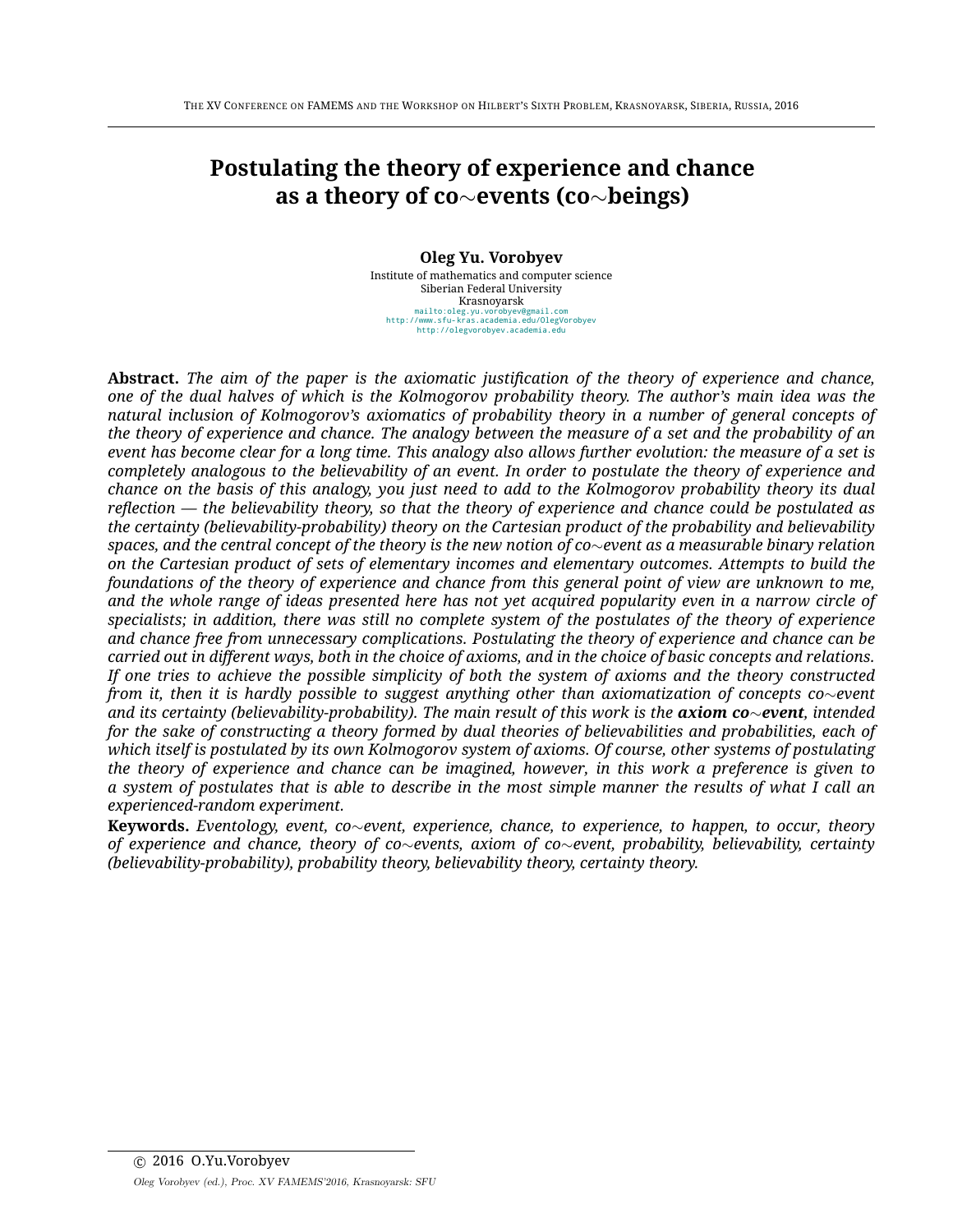## **1 Co**∼**event as a set of dual pairs**

*The solution to any problem begins with correcting the names. If the names are wrong, then the concepts have no basis. If the concepts have no basis, then the events can not occur.*

> Confucius (551 – 479 BC) Analects (Edited Conversations) Chapter XIII, 3.

I'll start with one detail at which you should linger. Among the reasons that gave rise to the theory of experience and chance, for a long time it would be possible to linger on the philosophy of the duality of being. But our milestone is quite different.

The "tacit" Kolmogorov axiom defines each event x as some subset  $x\subseteq\Omega$  of elementary outcomes  $\omega\in\Omega$ such that

- when a one  $\omega \in x$  happens, they say that the *event* x *happens*;
- otherwise, when no elementary outcome  $\omega \in x$  happens, they say that the *event* x *does* not *happen*.

So, the fact that the *event* x *happens for an elementary outcome* ω ∈ Ω is defined by the "tacit" Kolmogorov axiom as a realization of the membership relation:  $\omega \in x$  (see Axiom 0 on page 134). For reasons unknown to us, this postulate is not included in Kolmogorov's axiomatics of probability theory explicitly: it received from its creator the role of only a preliminary definition.

At the same time, it is this statement, as the *axiom of the event*, that can serve as an essential aid in delimiting probability theory and general measure theory. Moreover, in the new *theory of experience and chance (TEC)* this *axiom of the event* enters as one of the dual halves in the *axiom of the co*∼*being* (see Axiom 1 on page 134), without explicit support for which the new theory can not take place because the TEC sees in everything, that we have always understood under the events, dual pairs $^1\!$ :

$$
\langle \text{bra-event (experience)} \big| \text{ket-event (chance)} \rangle. \tag{1}
$$

and defines its central concept, *co*∼*event (experience*∼*chance)*, as the set of such dual pairs.

The definition of co∼event as a set of dual pairs (1) is not someone's whim, and certainly not mine. I will venture to say that this is only the "wish" of Kolmogorov's theory of probability, which despite its perseverance is still hidden from prying eyes. And the point is this.

It suffices to imagine a finite set of Kolmogorov events  $\mathfrak{X} \subset \mathcal{A}$ , chosen from the sigma-algebra of the probability space  $(\Omega, \mathcal{A}, P)$ , which consists of Kolmogorov events  $x \in \mathfrak{X}$ , defined in Kolmogorov's theory of probability as measurable subsets  $x \subseteq \Omega$  of elementary outcomes  $\omega \in \Omega$ ; so that before your eyes there is such the following chain of two relations of membership:

$$
\omega \in x \in \mathfrak{X},\tag{2}
$$

where the Kolmogorov event x ⊆ Ω acts in dual roles: an **element of the set** X, and a **subset of the set** Ω.

Such a dilemma is not only uncommon in a hard-to-see corpus of mathematical theories using the language of set theory, but rather it is truism. But in probability theory, this truism has proved to be a natural carrier of the deep sense of definition (1), which suggests working with each concept of the Kolmogorov theory of events and their probabilities as with a dual pair consisting of an experience of observers and an observation of chance. As a result of such *element-set duality*, the Cartesian product

$$
\langle \Omega | \Omega \rangle = \langle \Omega | \times | \Omega \rangle \,, \tag{3}
$$

 $^1$  This one and a number of subsequent formulas use the bra-ket terminology and bra-ket notation  $\langle\cdot|\cdot\rangle$ , which are defined below and which largely rely on what I call an *element-set labelling* (see [12]).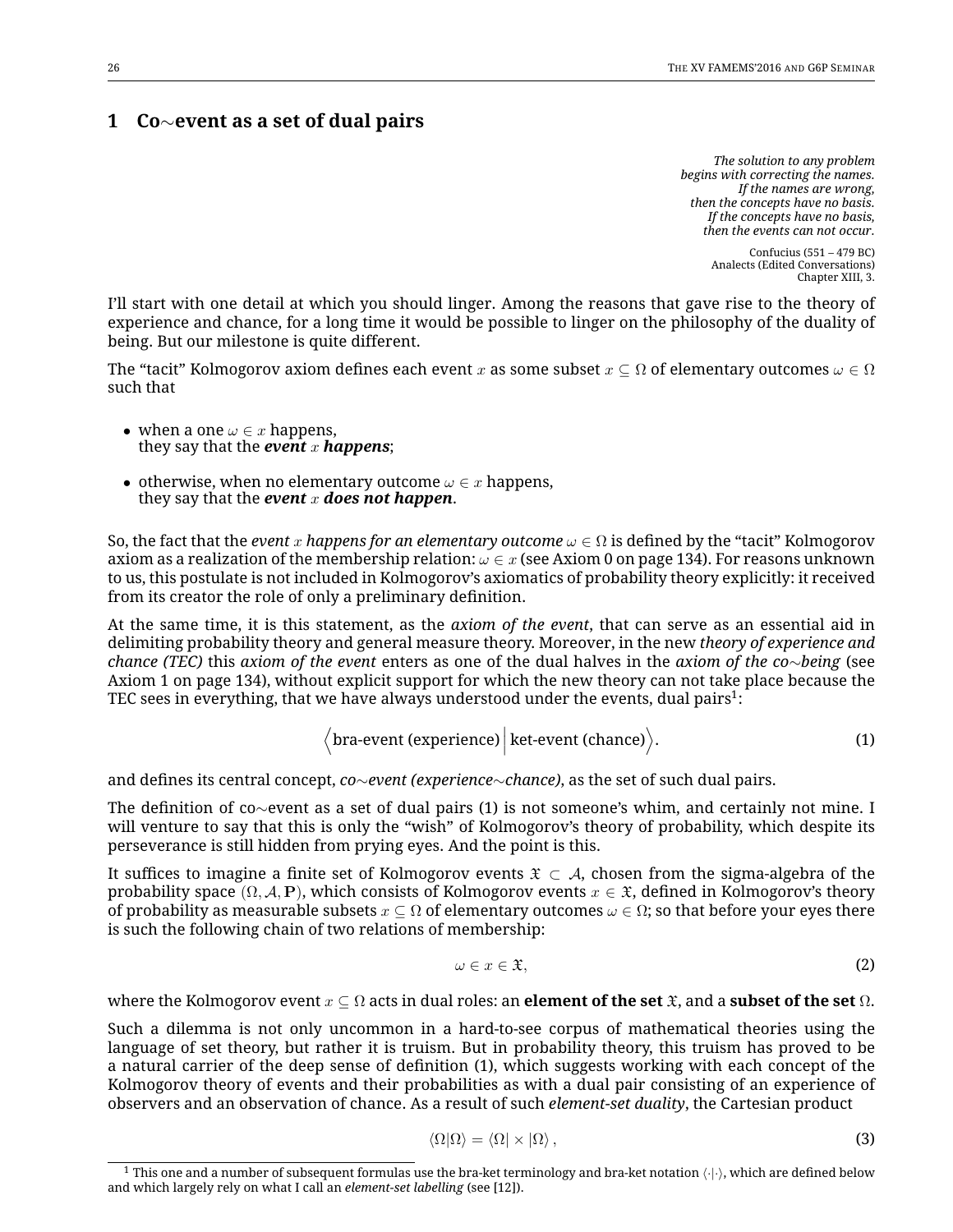of the *bra-set* ⟨Ω| *(the set of experiences of observes)* and the *ket-set* |Ω⟩ *(the set of chances of observation)* becomes the mathematical model of  $\Omega$ , and the dual pair

$$
\langle x|x\rangle \subseteq \langle \Omega|\Omega\rangle\,,\tag{4}
$$

becomes the mathematical model of each *event* x ⊆ Ω as the *co*∼*event*. The first element of the pair, the bra-event ⟨x| ⊆ ⟨Ω|, plays a role of the event x as an **element of the set** X and describes an *experience of observer of what* x *was*, and the second element, the ket-event  $|x\rangle \subseteq \langle \Omega \rangle$ , plays a dual role of the event x as a **subset of the set**  $\Omega$  and describes an *observation of what* x is.

Moreover, a *duality of an element and a subset* [12], which naturally manifests itself in the concept of the Kolmogorov event in probability theory, ensures the continuation of the chain of two membership relations (2) to the following:

$$
\omega \in x \in X \in \mathbf{2}^{\mathfrak{X}} \subseteq \mathcal{P}(\mathfrak{X}),\tag{5}
$$

where now a subset of the Kolmogorov events  $X \subseteq \mathfrak{X}$  also appears in the dual role as an **element of the**  $\mathbf{s}$  et  $\mathbf{\hat{z}}^{\mathfrak{X}}\subseteq \mathcal{P}(\mathfrak{X}),$  and a  $\mathbf{s}$  ubset of the set  $\mathfrak{X}.$  This time another dual pair:

$$
\langle \text{Ter}_{X/\!\!/ \mathfrak{X}} \, \big| \, \text{ter}(X/\!\!/ \mathfrak{X}) \rangle \subseteq \langle \Omega | \Omega \rangle \tag{6}
$$

becomes the mathematical model of each so called *terraced event numbered by* X as the *terraced co*∼*event*. The left element of the pair, *terraced bra-event*

$$
\langle \operatorname{Ter}_{X/\!\!/ \mathfrak{X}} \rangle = \sum_{x \in X} \langle x | \subseteq \langle \Omega | , \tag{7}
$$

numbered by X ⊆ X, **as by subset of the set** X, is defined by the *union of subset of experiences of observes*  $\langle x |, x \in X$ , and the right element, *terraced ket-event* 

$$
|\text{ter}(X/\!\!/\mathfrak{X})\rangle = \bigcap_{x \in X} |x\rangle \bigcap_{x \in \mathfrak{X} - X} |x\rangle^c \subseteq |\Omega\rangle ,\tag{8}
$$

numbered by  $X\in\mathbf{2}^{\mathfrak{X}},$  **as by element of the set**  $\mathbf{2}^{\mathfrak{X}},$  is defined as the *observation of intersection of the set of chances*  $|x\rangle$  *,*  $x\in X$  *and*  $|x\rangle^c=|\Omega\rangle-|x\rangle$  *,*  $x\in \mathfrak{X}-X$ *, where*  $|x\rangle^c=|\Omega\rangle-|x\rangle$  *is a complement of the ket-event*  $|x\rangle$  till the ket-set  $|\Omega\rangle$ .

Although the previous preliminary text "slightly" runs ahead and contains some mathematical misunderstandings due to the premature use of the still-unknown bra-ket concepts and notations of the element-set labelling, but we will still have time and the possibility of their correct definition to show convenience, practicality and unbearable fruitfulness of dual mathematical models co∼event (4) and terraced co∼event (6) as dual pairs that are unusually effective not only in theory but also in applications.

## **2 Warnings**

*Warning 1 (dual interpretation of <sup>a</sup> chain of memberships).* I consider it my duty to warn the reader of a perfectly understandable desire not to detain a glance at the chain of three relations of memberships

$$
\omega \in x \in X \in \mathbf{Z}^{\mathfrak{X}} \subseteq \mathcal{P}(\mathfrak{X}),\tag{9}
$$

which for all and at once seems to be not worthy of attention as any other set-theoretical banality (see Warning 2). In fact, (9) does not contain any set-theoretic news. However, one news for the theory of experience and chance and, in particular, for the probability theory in it all the same is: the dual interpretation of the chain of membership relations rightfully plays, in my opinion, a key role in defining the basic concepts of TEC. This role is so key that this duality is considered by me as the basis of the axiomatics of the new theory. The ordinary chain of membership relations, a simple sequence of binary relations of elements, subsets and sets of subsets, serves as an inevitable set-theoretic cause that forces the modern understanding of Kolmogorov's theory of probability to be transformed from an important but special case of general measure theory to one of the dual halves of the new theory of experience and chance. This news is naive as a too literal adherence to the meaning of binary relations between set-theoretic concepts, and is revealing, revealing something that is still unknown, in the theoretical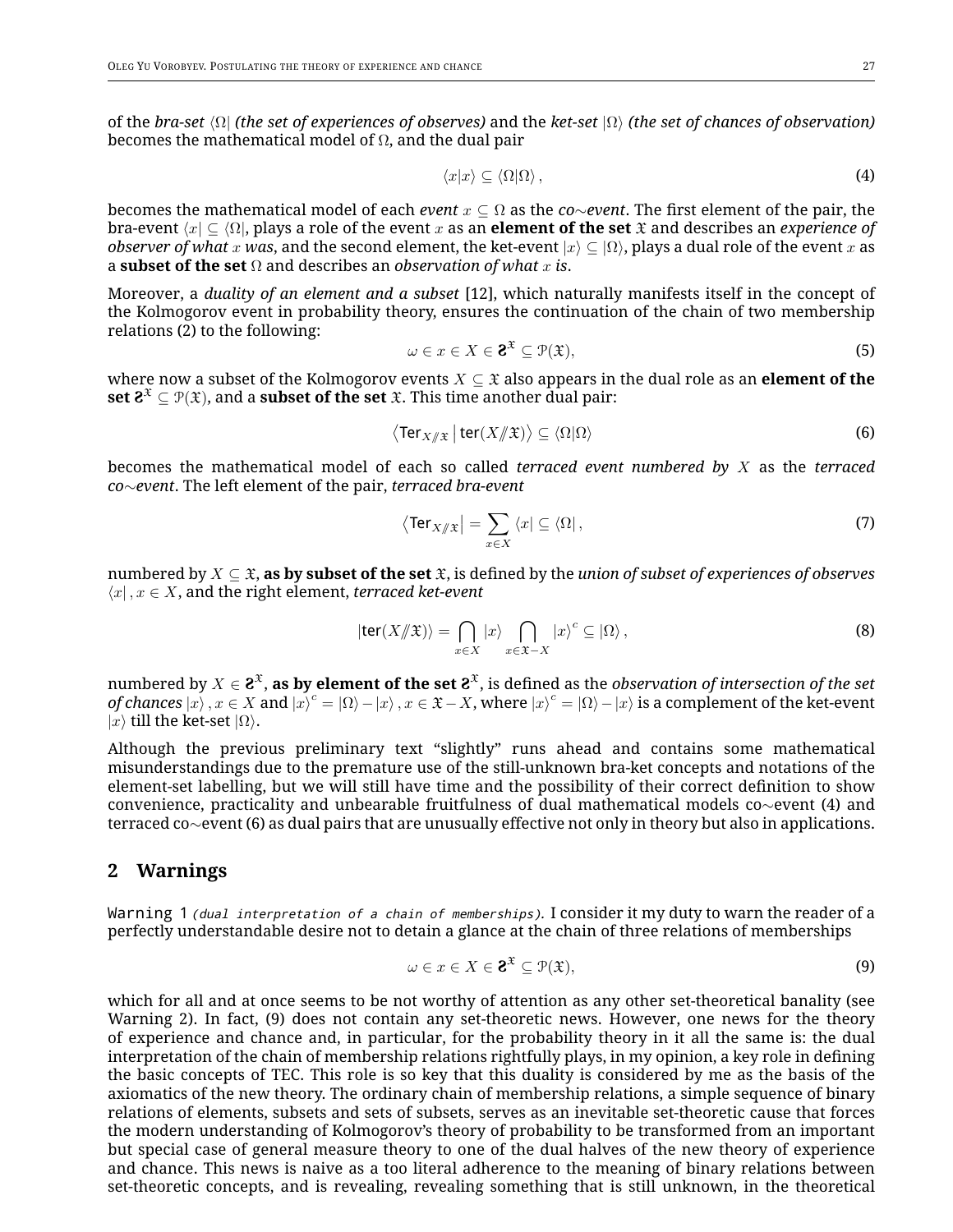disclosure of our own practices of observers and observations. And sometimes, as in the study of experience and chance, such disclosure turns out to be an incomprehensible exact theory.

*Warning 2 (membership relations and paradoxes of naive set theory).* Some mathematical relations such as "member of" and "subset of", generally speaking, should not be understood as binary relations because its domains and codomains cannot be sets in usual systems of axiomatic set theory. For example, if you try to model the general concept of membership as a binary relation "∈", then then for this you will have to define the domain and the codomain, which can be a class of all sets. But such a class is not a set in the naive set theory, and the assumption that the relation " $\in$ " is defined on all sets leads to a contradiction from the well-known Russell paradox. At the same time, in the overwhelming majority of mathematical contexts, links to the relation "member of" and "subset of" are absolutely harmless, because they are tacitly limited to some set which is clear from the context. The removal of this problem consists in choosing each time a sufficiently large set A, which contains all objects of interest, and work with the restriction "∈<sub>A</sub>" instead of "∈". Similarly, the relation "⊆" must also be limited to the relation " $\subseteq$ <sub>A</sub>" to have some domain A and the codomain  $\mathcal{P}(A)$ , set of all subsets of A. Therefore, the chain of three membership relations (9) will always be understood by me as

$$
\omega \in_{\Omega} x \in_{\mathfrak{X}} X \in_{\mathbf{Z}^{\mathfrak{X}}} \mathbf{Z}^{\mathfrak{X}} \subseteq_{\mathcal{P}(\mathfrak{X})} \mathcal{P}(\mathfrak{X}),
$$
\n(10)

the chain of *limited by default* membership relations.

*Warning 3 (relative subsets and relative empty subsets).* Since in the theory of experience and chance one has to deal simultaneously with subsets of sets of different levels, we will need unusual, but convenient notation, directly indicating what subsets of which set is spoken. For example, if we are talking about subsets  $x \subseteq \Omega$ ,  $X \subseteq \mathfrak{X}$ , or  $\mathfrak{O} \subseteq \mathcal{P}(\mathfrak{X})$ , then denotations of subsets  $x, X$ , or  $\mathfrak{O}$ , when appropriate, we will write more fully:  $x/\Omega$ ,  $X/\mathfrak{X}$ , or  $\mathfrak{O}/\mathfrak{P}(\mathfrak{X})$ , directly specifying in which sets these subsets contain. Especially we will have to deal with empty subsets:  $\mathcal{O}/\Omega$ ,  $\emptyset/\mathfrak{X}$ , or  $\emptyset/\mathfrak{P}(\mathfrak{X})$ , for which we introduce more  $\tilde{\text{compact}}$  notation:  $\varnothing^\Omega=\varnothing/\!\!/\Omega$ ,  $\emptyset^\mathfrak{X}=\emptyset/\!\!/ \mathfrak{X},$  or  $\emptyset^{\mathfrak{P}(\mathfrak{X})}=\emptyset/\!\!/ \mathfrak{P}(\mathfrak{X})$ , we will talk about them as *relatively empty subsets*, and call Ω*-empty,* X*-empty, or* P(X)*-empty subsets* correspondingly.

*Warning 4 (to happen, to be experienced, to occur).* Theory of experience and chance, or theory of certainties, is a theory of co∼events. It is a synergy of two interrelated dual theories — the theory of believabilities and the theory of probabilities that study two dual faces of the co∼event — a ket-event, which can *happen or not happen*, and a bra-events, which can *be experienced or not be experienced*, in order to the co∼event itself could *occur or not occur*. For a long time I selected the words *to happen, to be experienced, to occur* to describe the way of existence of a co∼event and its dual faces. It is possible that my choice to someone seems not entirely successful. However, these words, in my opinion, are most similar to expressing two dual parts of what could previously be expressed in one word: *to occur*. In the theory of co∼events the expression *"to occur"* is understood as *"to be experienced what happens"* and is associated only with a co∼event, and for its dual parts "new" terms: *to happen* for ket-events, and *to be experienced* for bra-events, are fixed. I could not find these three words right away, which helped me in the selection process to make myself forget and to ask the reader now to try to forget that the words *to happen, to be experienced, to happen* are usually perceived, rather, as synonyms for each other. This is important because in this text I intend to use them exclusively as three different mathematical terms, denoting three different concepts. Of course, this will make the style of the presentation much more difficult, but I'm ready to sacrifice the style for the sake of accuracy of expressing the main idea of the new theory about dual nature of co∼event: *"something occurs when one is experienced what happens"* (See Axiom 1 on page 134).

#### **3 "Element-set coordinates" generated by a binary relation**

Our goal is to divide each concept of the theory of experience and chance into two dual parts and present it in the form of a conveniently written dual pair. For the recording of such dual pairs, we are proposing, for the time being, only formally to borrow the Dirac notation [1, 2], which are quite suitable for our purposes and well-proven in quantum mechanics. In order to continue the study of the duality of elements and sets in bra-ket notations, it is necessary to begin with the definition of some preliminary terminological set-theoretic constructions necessary for constructing the bra-ket presentation of the new theory. It is a question of the notion of a measurable binary relation as the most suitable applicant for the mathematical model of an event as a dual pair. It turned out that the measurable binary relation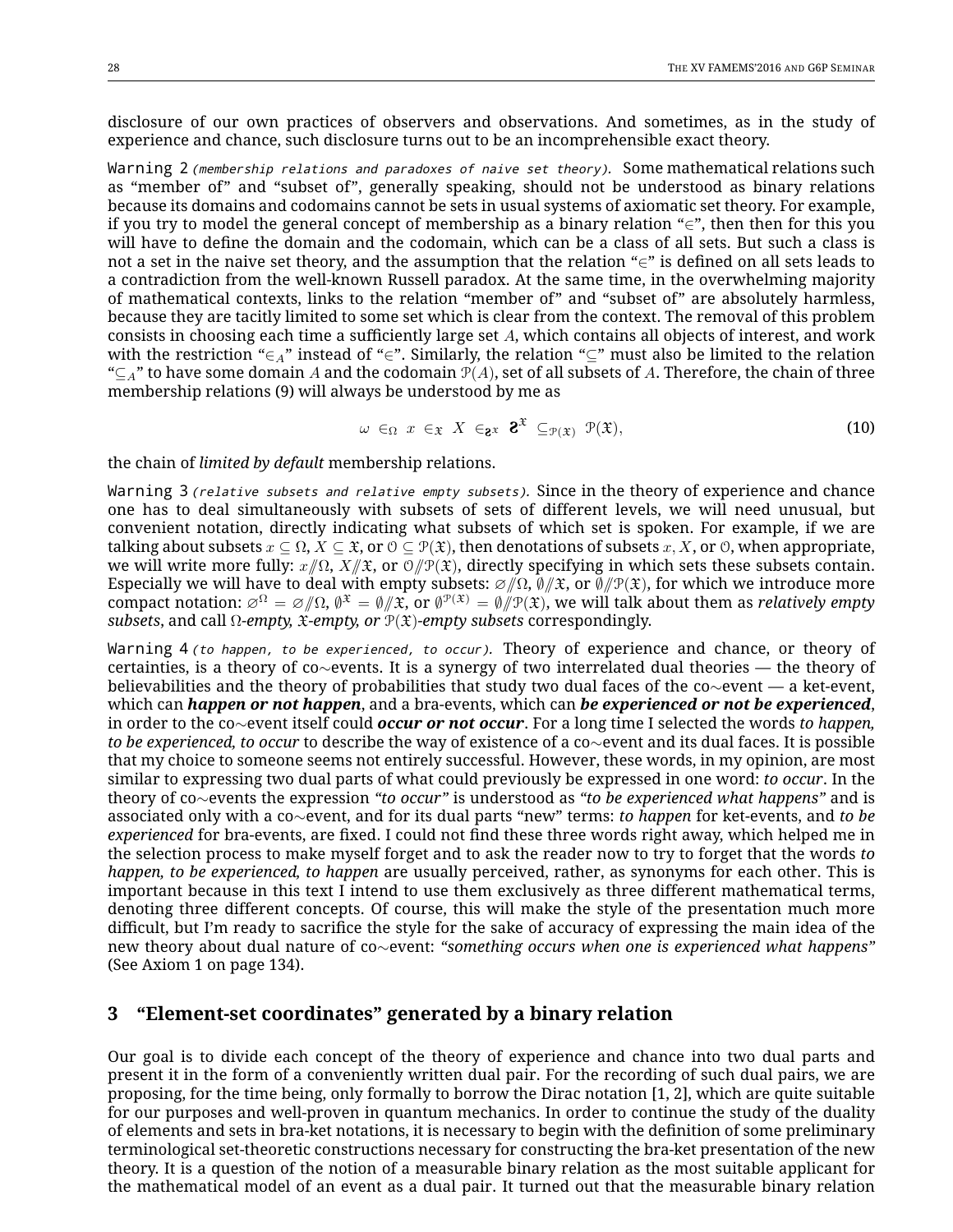has very convenient labelling properties [12]. The point is that for work in a set-theoretic space whose objects of interest serve simultaneously *space* elements, *sets of elements*, and *sets of subsets of elements*, it is necessary to have in stock a certain coordinate system suitable for labelling both the space itself and its parts. Here, in my opinion, a slightly peculiar but effective system of set-theoretic coordinates, generated by the measurable binary relation and quite based on some labelling set  $\mathfrak X$  and some set  $\mathbf{2}^{\mathfrak X}\subseteq \mathcal P(\mathfrak X)$ of its labelling subsets, and also on the *M-complement<sup>2</sup>*  $\mathfrak{X}^{(\text{c})}$  of the labelling set  $\mathfrak{X}$  and on the one-to-one  $\text{corresponding } \mathbf{2}^{\mathfrak{X}} \text{ set of its labelling subsets } \mathbf{2}^{\mathfrak{X}^{(\text{c})}} = \left\{ X^{c(\text{c})} \colon X \in \mathbf{2}^{\mathfrak{X}} \right\} \subseteq \mathcal{P}\left( \mathfrak{X}^{(\text{c})} \right).$ 

Consider the *measurable space* (Ω, A) composed of some set Ω and a sigma-algebra A of its subsets and we emphasize that: *elements*  $\omega \in \Omega$ ; *measurable subsets*  $x \subseteq \Omega$ ; *some set*  $\mathfrak{X} = \{x : x \in \mathcal{A}\} \subseteq \mathcal{A}$ , composed from  $\hat{X}$  measurable subsets  $x \in \mathfrak{X}$ ; and *some set*  $\bm{2^{\mathfrak{X}}} ⊆ \mathfrak{P}(\mathfrak{X})$  *of subsets*  $X ⊆ \mathfrak{X}$ *,* consisting from measurable subsets  $x \in X \subseteq \mathfrak{X}$ ; *until they have no meaningful interpretation* and form only a basis  $\Lambda$  peculiar element-set *labels* λ ∈ Λ (*tags, dockets, tickets*, or *names*), intended for a element-set labelling, or a nominating the parts and details of the construction that we are going to propose in the theory of experience and chance as a mathematical model of an event as a dual pair.

*Predefinition 1 (Basic element-set labels). Basic element-set labels* λ ∈ Λ are called as elements, sets and sets of subsets of the measurable space (Ω, A), and also results of *terraced set-theoretic operations* over them, equipped with their own titles.

We'll fill up the stock of Λ tags with one more label, Cartesian product

$$
\mathfrak{X} \times \mathbf{2}^{\mathfrak{X}} = \left\{ (x, X) : x \in \mathfrak{X}, X \in \mathbf{2}^{\mathfrak{X}} \right\},\tag{11}
$$

which defines a binary relation

$$
\mathcal{R}_{\mathfrak{X},\mathbf{2}^{\mathfrak{X}}} = \left\{ (x,X) \colon x \in X, x \in \mathfrak{X}, X \in \mathbf{2}^{\mathfrak{X}} \right\} \subseteq \mathfrak{X} \times \mathbf{2}^{\mathfrak{X}}
$$
(12)

as a *membership relation*  $x \in X$  *b*etween elements  $x \in \mathfrak{X}$  and subsets  $X \in \mathsf{2^{\mathfrak{X}}};$  and also a complementary binary relation

$$
\mathcal{R}^c_{\mathfrak{X},\mathbf{2}^{\mathfrak{X}}} = \left\{ (x,X) \colon x \notin X, x \in \mathfrak{X}, X \in \mathbf{2}^{\mathfrak{X}} \right\} \subseteq \mathfrak{X} \times \mathbf{2}^{\mathfrak{X}}
$$
(13)

as a *non-membership relation*  $x \not\in X$  *b*etween elements  $x \in \mathfrak{X}$  and subsets  $X \in \mathcal{E}^{\mathfrak{X}}$ ; so that

$$
\mathcal{R}_{\mathfrak{X},\mathbf{2}^{\mathfrak{X}}}+\mathcal{R}_{\mathfrak{X},\mathbf{2}^{\mathfrak{X}}}^{c}=\mathfrak{X}\times\mathbf{2}^{\mathfrak{X}}.
$$
 (14)

Finally, we add to the stock Λ so called *terraced<sup>3</sup> label*

$$
\left(\operatorname{Ter}_{X/\!\!/ \mathfrak{X}}, \operatorname{ter}(X/\!\!/ \mathfrak{X})\right) = \left(\bigcup_{x \in X} x, \bigcap_{x \in X} x \bigcap_{x \in \mathfrak{X} - X} (\Omega - x)\right) \subseteq \Omega \times \Omega,\tag{15}
$$

numbered by labels-subsets  $X \in \mathbf{2}^{\mathfrak{X}}$  and while defined simply as a pair of indicated measurable subsets of Ω.

To have a full stock we'll stock up in the literal sense "complementary" element-set labels, constructed from: 1) the complements  $x^c = \bar{\Omega}-x$  to measurable subsets  $x\subseteq\Omega,$  2) the *M-complementary set*  $\mathfrak{X}^{\!\mathbb{G}}=$  $\{x^c\colon x\in\mathfrak X\}\subseteq \mathcal A$  composed from these complements, and 3) the sets  $\mathbf{2}^{\mathfrak X^{(c)}}=\left\{X^{c(c)}\colon X\in\mathbf{2}^\mathfrak X\right\}\subseteq \mathcal P\left(\mathfrak X^{(c)}\right)$  of  $\text{subsets } X^{c(c)} = (X^c)^{(c)} = (\mathfrak{X} - X)^{(c)} \subseteq \mathfrak{X}^{(c)}, \text{ i.e., such that } X^{c(c)} = \{x^c \colon x \in X^c\} \in \mathbf{2}^{\mathfrak{X}^{(c)}}.$ 

part of the Kolmogorov *probability theory*, and the left one is a *terraced bra-event*, a new concept from the *theory of believabilities*, dual to the *probability theory,* which is defined as terraced event of the 5th kind Ter $_{X/\!\!/ \mathfrak X}=\bigcup x\subseteq\Omega$  from the eventological  $x \in X$ 

 $^2$ The set  $\mathfrak{X}^{(\epsilon)}=\{x^c\colon x\in\mathfrak{X}\}$  is called a *complement by Minkowski (an M-complement)* of the set  $\mathfrak{X}.$ 

<sup>3</sup>Those who are familiar with the beginnings of the eventological theory [8, 2007] should keep their attention to the amazing inevitability of the "splitting" of the previously unified concept of the *terrace event* into two dual halves, the right of which is the  $t$ erraced ket-event which is defined as a terrace event of the first kind ter $(X/\!\!|\mathfrak{X}) =\bigcap\;x\quad \bigcap\;$   $(\Omega-x)\subseteq \Omega$  from the eventological  $x \in X$   $x \in \mathfrak{X} - X$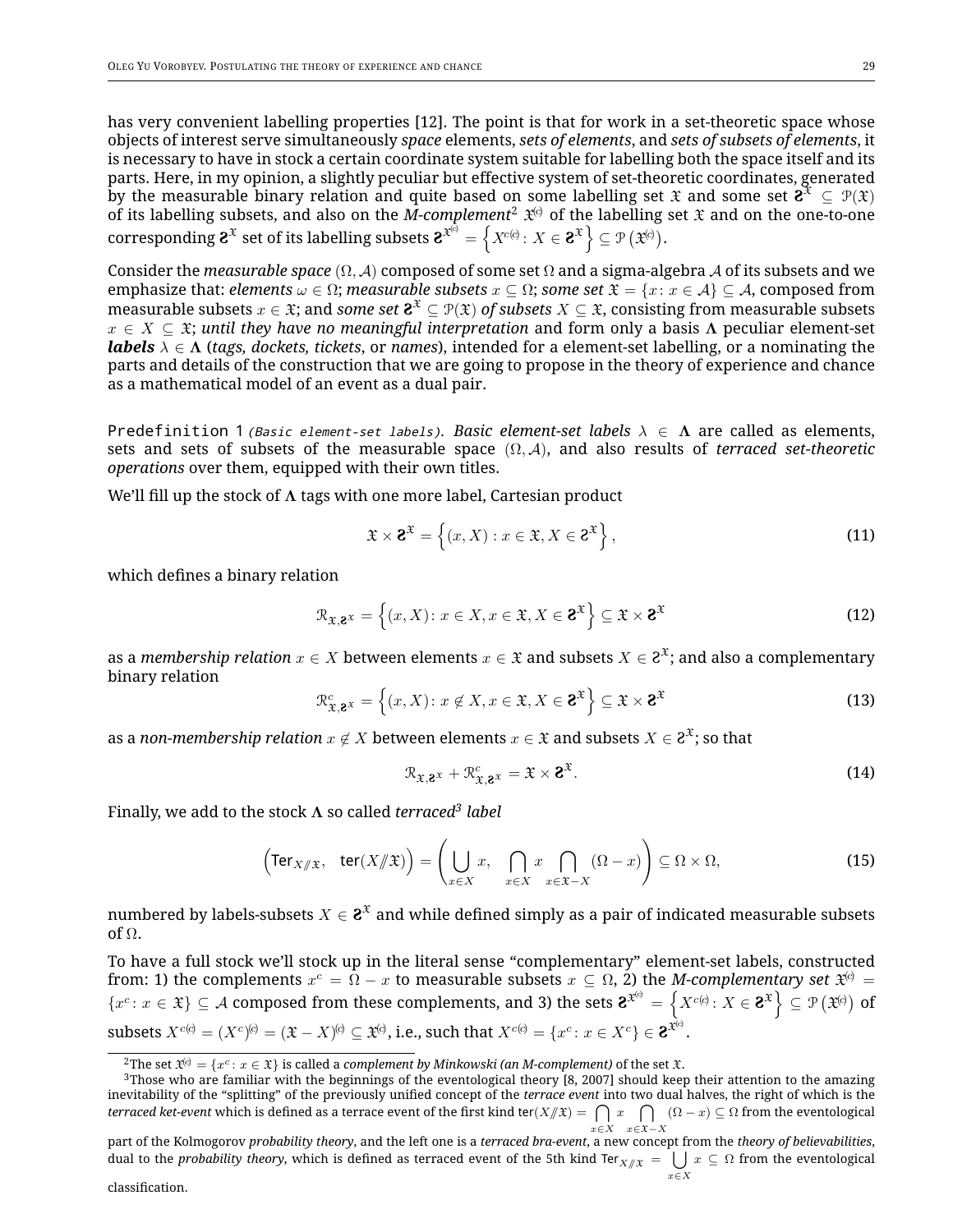There we also place a label similar to (11), the Cartesian product

$$
\mathfrak{X}^{(c)} \times \mathbf{2}^{\mathfrak{X}^{(c)}} = \left\{ (x^c, X^{c(c)}) : x^c \in \mathfrak{X}^{(c)}, X^{c(c)} \in \mathbf{2}^{\mathfrak{X}^{(c)}} \right\},\tag{16}
$$

which defines analogous to (13) a complementary binary relation

$$
\mathcal{R}^{c}_{\mathfrak{X}^{(c)},\mathbf{2}} \mathfrak{X}^{(c)}} = \left\{ (x^{c}, X^{c(c)}) : x^{c} \in X^{c(c)}, x^{c} \in \mathfrak{X}^{(c)}, X^{c(c)} \in \mathbf{2}^{\mathfrak{X}^{(c)}} \right\} \subseteq \mathfrak{X}^{(c)} \times \mathbf{2}^{\mathfrak{X}^{(c)}}
$$
(17)

as a *membership relation*  $x^c$  $\in$  *X<sup>c(c)</sup> b*etween elements  $x^c$   $\in$   $\mathfrak{X}^{(c)}$  and subsets  $X^{c(c)}$   $\in$   $\mathcal{C}^{\mathfrak{X}^{(c)}}$ ; and also a complementary binary relation

$$
\mathcal{R}_{\mathfrak{X}^{(c)},\mathbf{z}^{\mathfrak{X}^{(c)}}} = \left\{ (x^c, X^{c(c)}) : x^c \notin X^{c(c)}, x^c \in \mathfrak{X}^{(c)}, X^{c(c)} \in \mathbf{z}^{\mathfrak{X}^{(c)}} \right\} \subseteq \mathfrak{X}^{(c)} \times \mathbf{z}^{\mathfrak{X}^{(c)}}
$$
(18)

as a *non-membership relation*  $x^c \notin X^{c(c)}$  *b*etween elements  $x^c \in \mathfrak{X}^{(c)}$  and subsets  $X^{c(c)} \in \mathfrak{E}^{\mathfrak{X}^{(c)}}$ ; so that

$$
\mathcal{R}_{\mathfrak{X}^{(\mathsf{c})},\mathbf{2}}^{c} + \mathcal{R}_{\mathfrak{X}^{(\mathsf{c})},\mathbf{2}}\mathfrak{X}^{(\mathsf{c})}} = \mathfrak{X}^{(\mathsf{c})} \times \mathbf{2}^{\mathfrak{X}^{(\mathsf{c})}}.
$$
(19)

Finally, do not forget the similar to (15) *terrace label*

$$
\left(\operatorname{Ter}_{X^{c(c)}/\!\!/ \mathfrak{X}^{(c)}}, \operatorname{ter}\left(X^{c(c)}/\!\!/ \mathfrak{X}^{(c)}\right)\right) = \left(\bigcup_{x^c \in X^{c(c)}} x^c, \bigcap_{x^c \in X^{c(c)}} x^c \bigcap_{x^c \in \mathfrak{X}^{(c)} - X^{c(c)}} (\Omega - x^c)\right) \subseteq \Omega \times \Omega,\tag{20}
$$

numbered by labels-subsets  $X^{c (c)} \in \mathbf{2}^{\mathfrak{X}^{(c)}}.$ 

The stock  $\Lambda$  of element-set labels  $\lambda \in \Lambda$  is intended to construct such a system of element-set "coordinates", which, relying on a duality "element–set", will allow us to divide each concept of the *theory of experience and chance (TEC)* into two dual parts and present it in the form of a conveniently written *dual pair*, i.e., pairs composed of two dual parts. In the bra-ket notation [12], the dual parts of pairs labelled with the labels  $\lambda,\lambda' \in \Lambda$ , are denoted by  $\langle\lambda|$  and  $|\lambda'\rangle$  correspondingly, the entire dual pair is denoted by  $\langle\lambda|\lambda'\rangle$  and is defined as the Cartesian product  $\langle\lambda|\lambda'\rangle=\langle\lambda|\times|\lambda'\rangle$  of their dual parts, placing the corresponding concept of the *theory of experience and chance* in the system of "element-set coordinates".

#### **4 Co**∼**event as a binary relation**

Let  $\langle \Omega, A | \Omega, A \rangle = (\langle \Omega | \Omega \rangle, \langle A | A \rangle)$  be a measurable *bra-ket space*<sup>4</sup>, labelled by the *measurable binary relation*  $\mathcal{R} \subseteq \langle \Omega | \Omega \rangle$  using R-labels from the measurable space  $(\Omega, \mathcal{A})$  with R-labelling sets  $\mathfrak{X}_{\mathcal{R}} \subseteq \mathcal{A}$  and  $\textbf{\textrm{2}}^{\mathfrak{X}_{\mathcal{R}}} \subseteq \mathcal{P}(\mathfrak{X}_{\mathcal{R}})$ , which are defined the following way [12].

*Definition 1 (basic*  $\Re$ *-labelling set*  $\Re$ *x*<sub> $\Re$ </sub>). The *basic*  $\Re$ *-labelling set*  $\Re$ <sub>*x*</sub>  $\subseteq$  *A of measurable subsets*  $\Omega$  is defined by the binary relation  $\mathcal{R} \subseteq \langle \Omega | \Omega \rangle$  as a set of labels

$$
\mathfrak{X}_{\mathcal{R}} = \left\{ x \in \mathcal{A} : \ |x\rangle = \mathcal{R}|_{\langle \omega^*|}, \langle \omega^*| \in \langle \Omega| \right\} \subseteq \mathcal{A},\tag{21}
$$

composed from measurable subsets  $x \subseteq \Omega$ , labelling the ket-subsets  $|x\rangle \subseteq |\Omega\rangle$ , which serve as values of the cross-sections:  $|x\rangle = \mathcal{R}|_{\langle\omega^*|} \subseteq |\Omega\rangle$  binary relation  $\mathcal{\bar{R}}$  by bra-points  $\langle\omega^*|\in\langle\Omega|.$ 

<code>Definition 2</code> (basic set  $\bm{8}^{\bm{x}_\Re}$  of  $\Re$ -labelling subsets). The basic set  $\bm{8}^{\bm{\mathfrak{x}}_\Re} \subseteq \Re(\bm{\mathfrak{x}}_{\Re})$  of  $\Re$ -labelling subsets of *measurable subsets*  $\Omega$  is degined by the binary relation  $\mathcal{R} \subset \langle \Omega | \Omega \rangle$  as a set of set-labels

$$
\mathbf{2}^{\mathfrak{X}_{\mathcal{R}}} = \{ X \subseteq \mathfrak{X}_{\mathcal{R}} \colon \varnothing^{\Omega} \notin X, \, \text{ter}(X/\!\!/ \mathfrak{X}_{\mathcal{R}}) \neq \varnothing^{\Omega} \} \subseteq \mathcal{P}(\mathfrak{X}_{\mathcal{R}}),\tag{22}
$$

composed from only those labelling subsets  $X \subseteq \mathfrak{X}_R$ , which do not contain the  $\Omega$ -empty label:  $\varnothing^{\Omega} \notin X$ , and number the  $\Omega$ -non-empty terraced labels: ter( $X/\ell(x) \neq \emptyset^{\Omega}$ .

 $^4$ In the following discourse, I use the notions and notations of the element-set labelling, introduced in the preliminary work [12], without necessarily defining them again here for the sake of space saving.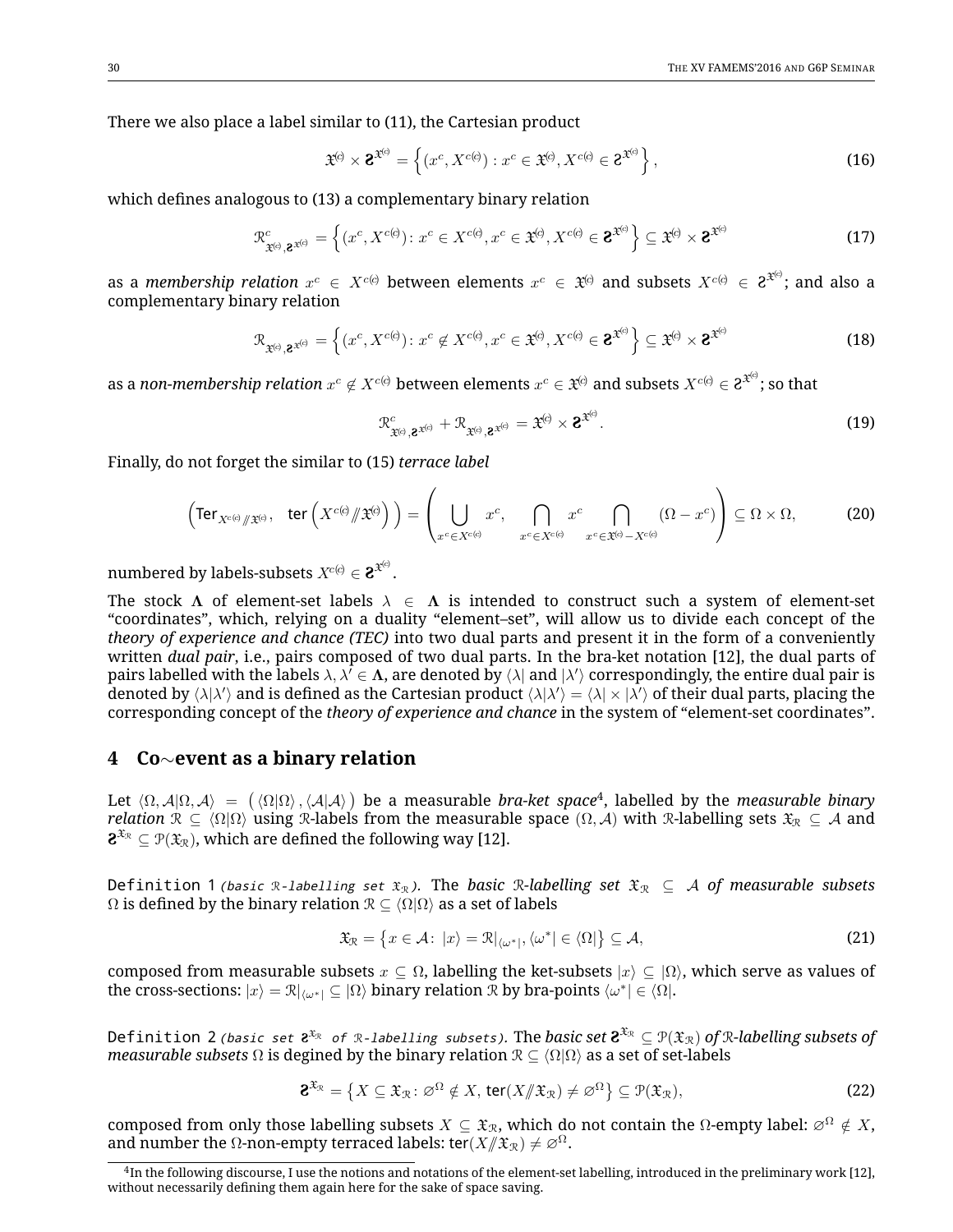The measurable relation  $\mathcal R$  generates the following element-set  $\mathcal R$ -labelling quotient-sets.

$$
\langle \Omega | / \mathcal{R} = \langle \mathfrak{X}_{\mathcal{R}} | = \{ \langle x | : x \in \mathfrak{X}_{\mathcal{R}} \} \tag{23}
$$

is the R-labelling *bra-quotient-set*  $\langle \Omega | \varphi |$  by the binary relation  $\Re \subseteq \langle \Omega | \Omega \rangle$ , under which the labels  $x \in \Re \Re \varphi$ of labelling set  $\mathfrak{X}_\mathcal{R}$  label all *bra-subsets*  $\langle x | \in \langle \Omega | \mathcal{R}$  of the quotient-set  $\langle \Omega | \mathcal{R}$ ;

$$
|\Omega\rangle/\mathcal{R} = \left| \mathbf{2}^{\mathfrak{X}_{\mathcal{R}}} \right\rangle = \left\{ |\text{ter}(X/\!\!/\mathfrak{X}_{\mathcal{R}}) \rangle : X \in \mathbf{2}^{\mathfrak{X}_{\mathcal{R}}} \right\}
$$
 (24)

is the R-labelling *ket-quotient-set*  $|\Omega\rangle\!/\mathcal{R}$  by the binary relation  $\mathcal{R}\subseteq\langle\Omega|\Omega\rangle$ , under which the subsets  $X\in{\bf S}^{\mathfrak{X}_\mathcal{R}}$ from the set of labelling subsets  $\bm{2}^{\bm{\mathfrak{X}}_{\mathcal{R}}}$  label the *terraced ket-subsets*  $|\textsf{ter}(X\mathcal{J}\bm{\mathfrak{X}}_{\mathcal{R}})\rangle\in\ket{\Omega} / \mathcal{R}$  of the quotient-set  $|\Omega\rangle\!/\mathfrak{R};$ 

$$
\langle \Omega | \Omega \rangle / \mathcal{R} = \left\langle \mathfrak{X}_{\mathcal{R}} \Big| \mathbf{2}^{\mathfrak{X}_{\mathcal{R}}} \right\rangle = \left\{ \langle x | \text{ter}(X / \mathfrak{X}_{\mathcal{R}}) \rangle : x \in \mathfrak{X}_{\mathcal{R}}, X \in \mathbf{2}^{\mathfrak{X}_{\mathcal{R}}} \right\}
$$
(25)

is the R-labelling *bra-ket-quotient-set*  $\langle \Omega | \Omega \rangle / \mathcal{R}$  by the binary relation  $\mathcal{R} \subseteq \langle \Omega | \Omega \rangle$ , under which the pairs  $(x, X)$ , where  $x \in \mathfrak{X}_{\mathcal{R}}$  is an element of the labelling set  $\mathfrak{X}_{\mathcal{R}}$ , and  $X \in \mathbf{2}^{\mathfrak{X}_{\mathcal{R}}}$  is a subset from the set  $\mathbf{2}^{\mathfrak{X}_{\mathcal{R}}}$  of labelling subsets, label all *bra-ket-subsets*  $\langle x|$ ter $(X/\ell x_R)$  $\rangle \in \langle \Omega | \Omega \rangle / \mathbb{R}$  of the quotient-set  $\langle \Omega | \Omega \rangle / \mathbb{R}$ .

*Predefinition 2 (events and co*∼*events).*

 $\star$  The bra-points  $\langle \omega | \in |\Omega \rangle$  are called *elementary bra-incomes (incomes)*.

 $\star$  The bra-subsets  $\langle x|\subseteq\langle\Omega|$  and terraced bra-subsets  $\langle$ Ter $_{X/\!\!/ \frak X_\R}|\subseteq\langle\Omega|$  of the bra-set  $\langle\Omega|$  are called *bra-events* and terraced *bra-events* correspondingly.

 $\star$  The ket-points  $|\omega\rangle \in |\Omega\rangle$  are called *elementary ket-outcomes (outcomes)*.

 $\star$  The ket-subsets  $|x\rangle \subseteq |\Omega\rangle$  and terraced ket-subsets  $|ter(X/\mathcal{X}_R)\rangle \subseteq |\Omega\rangle$  of the ket-set  $|\Omega\rangle$  are called *ketevents* and terraced *ket-events* correspondingly.

 $\star$  The bra-ket-subsets  $\langle x|x\rangle\subseteq\langle\Omega|\Omega\rangle$ ,  $\langle\text{Ter}_{X/\!\!/ \mathfrak{X}_{\mathcal{R}}}\!\ket{\text{ter}(X/\!\!/ \mathfrak{X}_{\mathcal{R}})}\subseteq\langle\Omega|\Omega\rangle$  and  $\langle x|\text{ter}(X/\!\!/ \mathfrak{X}_{\mathcal{R}})\rangle\subseteq\langle\Omega|\Omega\rangle$  are called *elementary bra-ket-events*.

 $\star$  The bra-ket-subset  $\mathcal{R} \subseteq \langle \Omega | \Omega \rangle$ , i.e., any measurable binary relation, generating the R-labelling, is called a *co*∼*event (an experienced-random co*∼*event)*.

*Predefinition 3 (full-believable, certainty, non-experienced, and impossible events and fullbelievable-certainty and non-experienced-impossible co*∼*events).*

⋆ The *bra-events* ⟨Ω| and ⟨∅| are called *full-believable and non-experienced* correspondingly.

⋆ The *ket-events* |Ω⟩ and |∅⟩ are called *certainty and impossible* correspondingly.

⋆ The *co*∼*events* ⟨Ω|Ω⟩ and ⟨∅|∅⟩ are called *full-believable-certainty and non-experienced-impossible* correspondingly.

⋆ The *co*∼*events* ⟨Ω|x⟩ and ⟨x|Ω⟩ are called *full-believable-random and experienced-certainty* correspondingly.

⋆ The *co*∼*events* ⟨∅|x⟩ and ⟨x|∅⟩ are called *non-experienced-random and experienced-impossible* correspondingly.

⋆ The *co*∼*events* ⟨Ω|∅⟩ and ⟨∅|Ω⟩ are called *full-believable-impossible and non-experienced-certainty* correspondingly.

*Predefinition 4 (*R*-labelled events).* For the sake of brevity, the following general notation of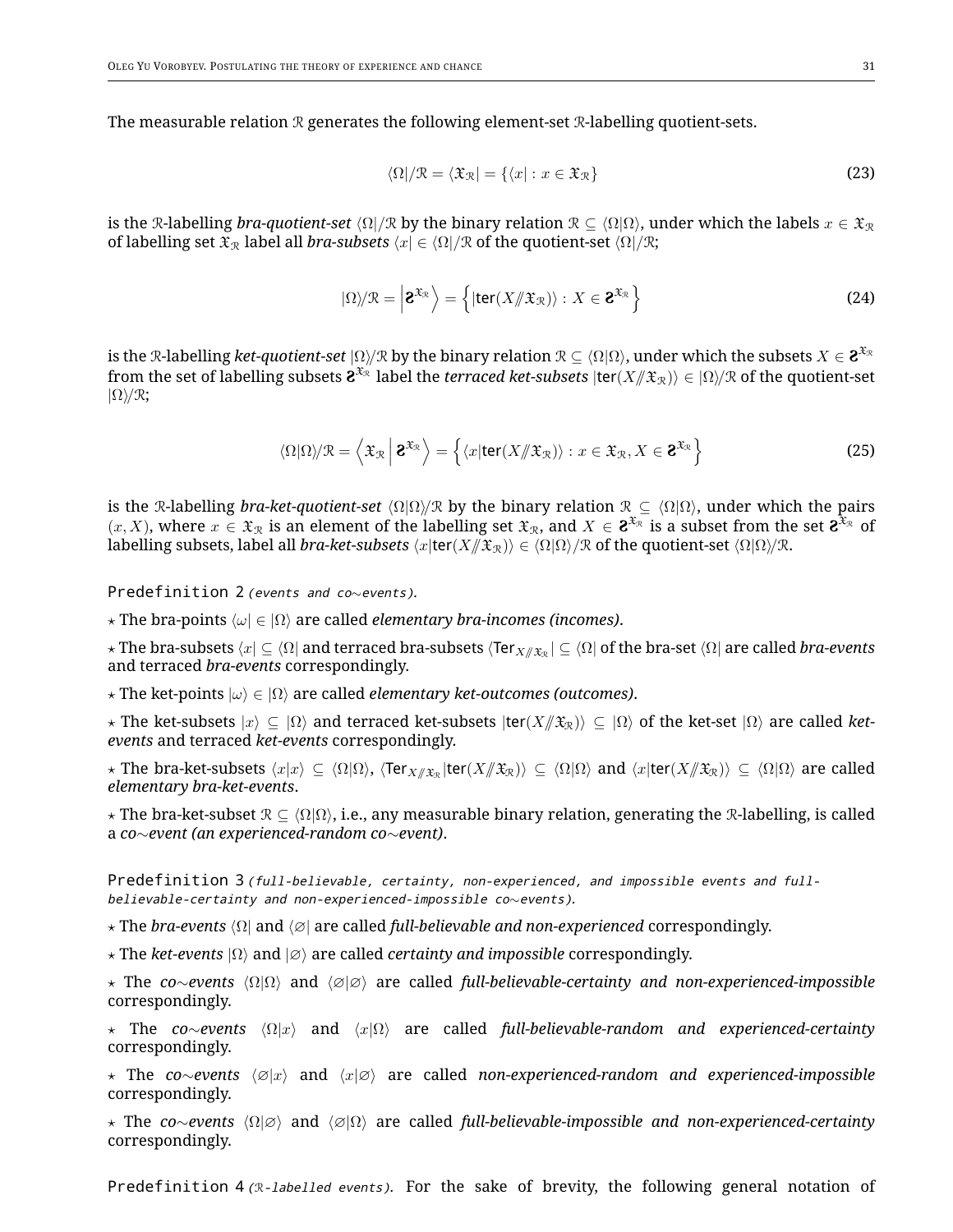R*-labelled events*, and suited general denotations:

$$
\langle \lambda_{\mathcal{R}}^* \rangle = \begin{cases} \langle x \vert, & x \in \mathfrak{X}_{\mathcal{R}}, \\ \langle \operatorname{Ter}_{X/\!\!/ \mathfrak{X}_{\mathcal{R}}} \vert, & X \in \mathbf{2}^{\mathfrak{X}_{\mathcal{R}}}, \end{cases}
$$

$$
|\lambda_{\mathcal{R}}\rangle = \begin{cases} |x\rangle, & x \in \mathfrak{X}_{\mathcal{R}}, \\ |\operatorname{ter}(X/\!\!/ \mathfrak{X}_{\mathcal{R}})\rangle, & X \in \mathbf{2}^{\mathfrak{X}_{\mathcal{R}}}, \end{cases}
$$

$$
\langle \lambda_{\mathcal{R}}^* | \lambda_{\mathcal{R}} \rangle = \begin{cases} \langle x | x \rangle, & x \in \mathfrak{X}_{\mathcal{R}}, \\ \langle \operatorname{Ter}_{X/\!\!/ \mathfrak{X}_{\mathcal{R}}} |\operatorname{ter}(X/\!\!/ \mathfrak{X}_{\mathcal{R}}) \rangle, & X \in \mathbf{2}^{\mathfrak{X}_{\mathcal{R}}}, \end{cases}
$$

$$
\langle \lambda_{\mathcal{R}}^* | \lambda_{\mathcal{R}}' \rangle = \langle x | \operatorname{ter}(X/\!\!/ \mathfrak{X}_{\mathcal{R}}) \rangle, \ x \in \mathfrak{X}_{\mathcal{R}}, \ X \in \mathbf{2}^{\mathfrak{X}_{\mathcal{R}}}
$$

are introduced for *ket-events* |x⟩ ⊆ |Ω⟩, *terraced ket-events* |ter(X//XR)⟩ ⊆ |Ω⟩, *bra-events* ⟨x| ⊆ ⟨Ω|, *terraced*  $bra\text{-}events$   $|\textsf{Ter}_{X/\!\!/ \mathfrak{X}_{\mathfrak{R}}}\rangle\subseteq |\Omega\rangle$ , and also for *elementary bra-ket-events*:  $\langle x|x\rangle\subseteq\langle\Omega|\Omega\rangle$ ,  $\langle\textsf{Ter}_{X/\!\!/ \mathfrak{X}_{\mathfrak{R}}}\rangle$ lter $(X/\!\!/ \mathfrak{X}_{\mathfrak{R}})\rangle\subseteq$  $\langle \Omega | \Omega \rangle$  and  $\langle x | \text{ter}(X/\!\!/X_{\mathcal{R}}) \rangle \subseteq \langle \Omega | \Omega \rangle$ ; which are defined in Predefinition 3 and labelled by the co∼event  $\mathcal{R} \subseteq \langle \Omega | \Omega \rangle.$ 

*Predefinition 5 (bra-ket-duality of* <sup>R</sup>*-labelled events).* They say that the R-labelled bra-event  $\langle \lambda_\mathcal{R}^*|$  and the R-labelled ket-event  $|\lambda_\mathcal{R}\rangle$  are *bra-ket-dual each other* and form the *pair of bra-ket-dual events* as the Cartesian product  $\langle \lambda_{\mathcal{R}}^* | \lambda_{\mathcal{R}} \rangle = \langle \lambda_{\mathcal{R}}^* | \times | \lambda_{\mathcal{R}} \rangle$ .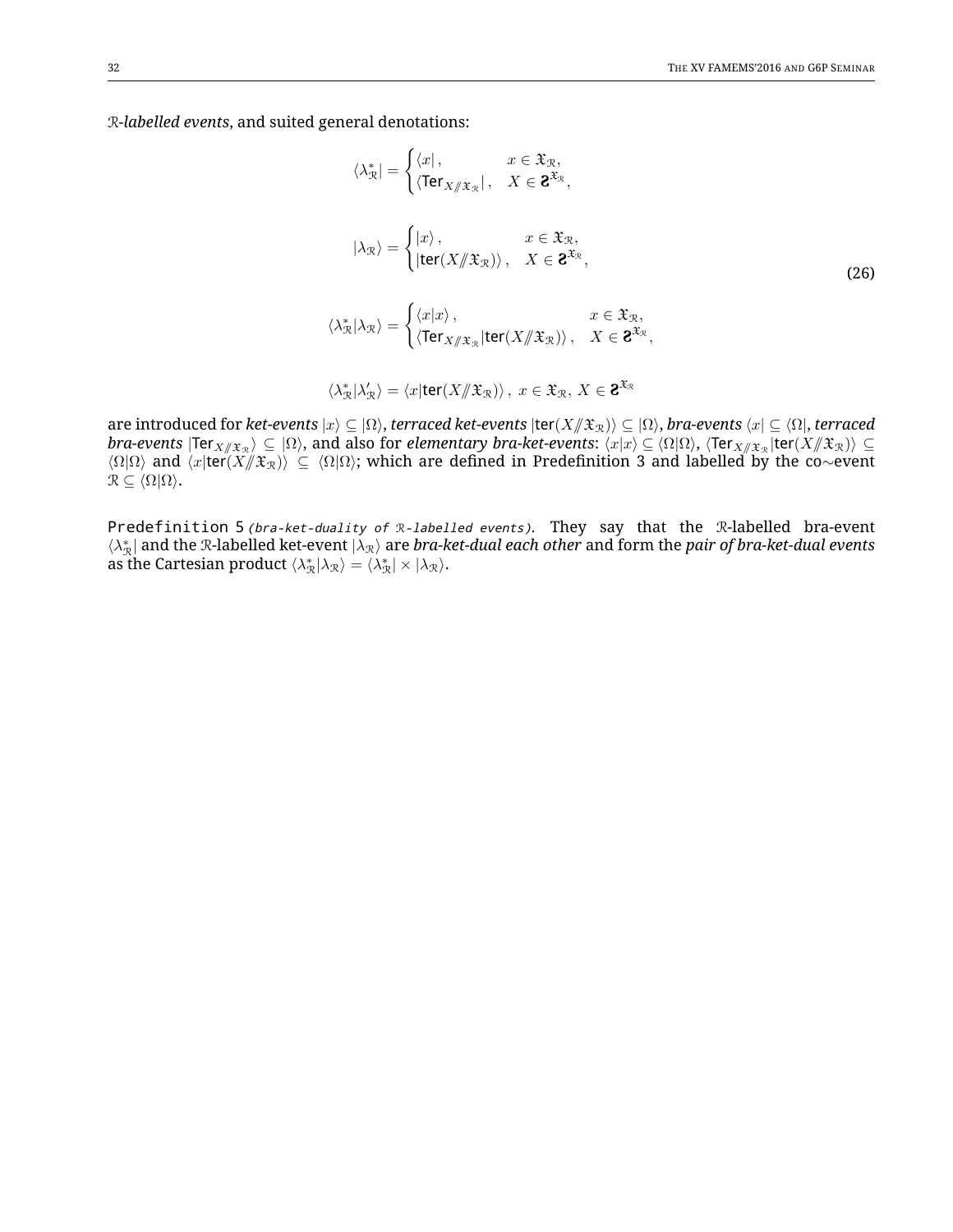## **5 "Something happens when that is experienced, what happens"**

*Die Welt ist alles, was der Fall ist.*<sup>5</sup> Ludwig Wittgenstein [13, 1921]

*The world is all that occurs, when that is experienced, what happens.* Theory of experience and chance [2017]

#### **5.1 The axiom of co**∼**event as of what occurs, when that is experienced, what happens**

Before the axioms 1 (the axiom of co∼event), which is central to the theory of experience and chance, I will formulate for comparison, in the same notation, what I called the "silent" Kolmogorov axiom. Its number is zero.

Axiom 0 (an event happens, when its elementary outcome happens [Kolmogorov theory of probabilities]).

(1) *The elementary outcome*  $\omega \in \Omega$  *is what happens:*  $\omega = \omega^{\uparrow}$ *, or does not happen:*  $\omega \neq \omega^{\uparrow}$ *.* 

(2) Any event  $\lambda \subseteq \Omega$  happens:  $\lambda = \lambda^{\uparrow}$ , when the elementary outcome happens:  $\omega = \omega^{\uparrow}$ , which belong to it:  $\omega^{\uparrow} \in \lambda$ .

Axiom 1 (co~event occurs, when that is experienced, what happens [theory of experience and chance]).

(1) *The elementary ket-outcome*  $|\omega\rangle \in |\Omega\rangle$  *is what happens:*  $|\omega\rangle = |\omega\rangle^{\uparrow}$ , *or does not happen:*  $|\omega\rangle \neq |\omega\rangle^{\uparrow}$ .

(2) *For any*  $\mathcal{R} \subseteq \langle \Omega | \Omega \rangle$  *any* R-labelled ket-event  $|\lambda_{\mathcal{R}} \rangle \subseteq |\Omega \rangle$  happens:  $|\lambda_{\mathcal{R}} \rangle = |\lambda_{\mathcal{R}} \rangle^{\uparrow}$ , when the elementary  $\bm{o}$ utcome happens:  $|\omega\rangle=|\omega\rangle^{\uparrow}$ , **which belong to it**:  $|\omega\rangle^{\uparrow}\in|\lambda_\mathbb{R}\rangle.$ 

(3) For any  $\mathcal{R} \subseteq \langle \Omega | \Omega \rangle$  any  $\mathcal{R}$ -labelled bra-event  $\langle \lambda^*_{\mathcal{R}} | \subseteq \langle \Omega |$  is experienced:  $\langle \lambda^*_{\mathcal{R}} | = \langle \lambda^*_{\mathcal{R}} |^{\downarrow}$ , when dual  $\mathcal{R}$ -labelled  $ket\text{-event happens: } |\lambda_\mathcal{R}\rangle = |\lambda_\mathcal{R}\rangle^\uparrow.$ 

(4) The elementary bra-income  $\langle \omega^* | \in \langle \Omega |$  is expereinced  $\langle \omega^* | = \langle \omega^* |^2 \rangle$ , when R-labelled bra-event:  $\langle \lambda^*_{\mathcal{R}} | =$  $\langle \lambda_\mathcal{R}^* |^\downarrow$  is experienced, **to which**  $\langle \omega^* |$  **belongs:**  $\langle \omega^* | \in \langle \lambda_\mathcal{R}^* |^\downarrow$ .

(5) The elementary income-outcome  $\langle \omega^* | \omega \rangle \in \langle \Omega | \Omega \rangle$  is what occurs:  $\langle \omega^* | \omega \rangle = \langle \omega^* | \omega \rangle^{\downarrow \uparrow}$ , when the elementary  $k$ et-outcome:  $\ket{\omega}=\ket{\omega}^{\uparrow}$  happens and the elementary bra-income:  $\bra{\omega^*}=\bra{\omega^*}^{\downarrow}$  is experiencred; or does not  $\textit{occur:} \braket{\omega^*|\omega}\neq \braket{\omega^*|\omega}^{\downarrow\uparrow}, \textit{when} \hspace{0.1cm} |\omega\rangle\neq |\omega\rangle^{\uparrow} \textit{ or } \braket{\omega^*|\neq \braket{\omega^*|^{\downarrow}}.$ 

(6) *The co∼event*  $\mathcal{R} \subseteq \langle \Omega | \Omega \rangle$  *occurs:*  $\mathcal{R} = \mathcal{R}^{\downarrow\uparrow}$ , when the elementary income-outcome:  $\langle \omega^* | \omega \rangle = \langle \omega^* | \omega \rangle^{\downarrow\uparrow}$  $occurs,$  **which belongs to it:**  $\langle \omega^* | \omega \rangle^{\downarrow \uparrow} \in \mathcal{R}.$ 

#### **5.2 Kolmogorov axioms**

#### 5.2.1 Kolmogorov axioms of believability theory

Let  $\Omega$  be the bra-set of bra-points  $\Omega \in \Omega$ , which we shall call the *elementary bra-incomes* (or simply the *elementary incomes*), and  $\bra{\cal A}$  be the set of subsets from  $\bra{\Omega}$ . For any  $\Re\subseteq\bra{\Omega}\Omega$  elements  $\bra{\lambda^*_\Re}\in\bra{\cal A}$  are called the R-labelled *bra-events*, and ⟨Ω| be the *bra-set of elementary incomes*.

*Axiom 2 (algebra of bra-events).* ⟨A| *is an algebra of bra-events. The algebra of bra-events is also called the bra-algebra.*

 $\Delta x$ iom  $\Im$  *(believability of bra-events). For any*  $\Re \subseteq \langle \Omega | \Omega \rangle$  each  $\Re$ -labelled bra-event  $\langle \lambda^*_{\Re} | \in \langle A |$  is assigned the nonnegative real number  $\mathbf{B}(\langle \lambda_\mathcal{R}^*|)$ . This number is called the believability of R-labelled bra*event*  $\langle \lambda_{\mathcal{R}}^*|$ *.* 

Axiom 4 *(normalization of believability)*.  $B(\langle \Omega |) = 1$ .

<sup>5</sup> "The world is all that is the case."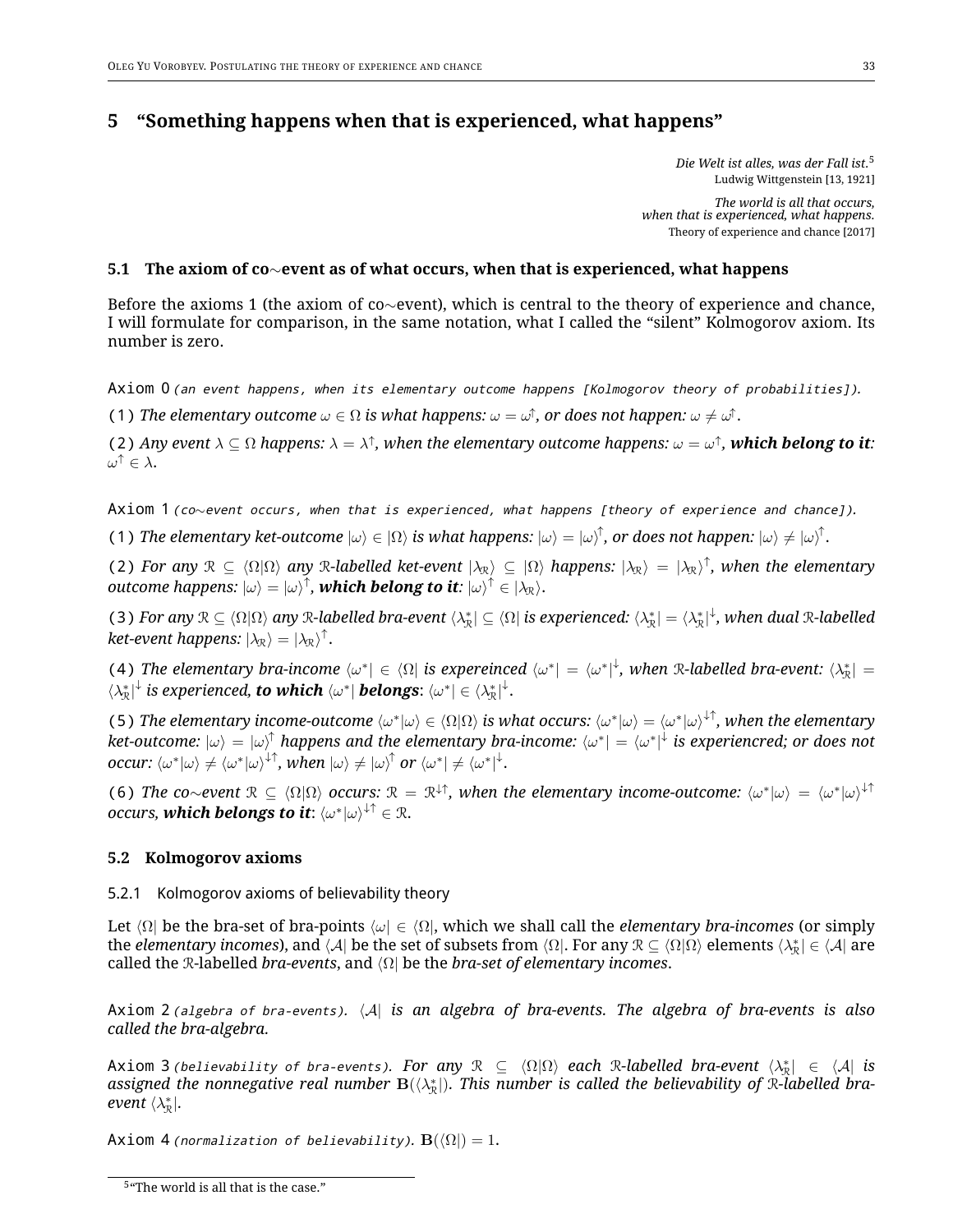$Axi$  om 5 (additivity of believability). If  $R$ -labelled bra-events  $\langle \lambda_R^* |$  and  $\langle \lambda_R^{*'} |$  are not intersected in ⟨Ω|*, then*

$$
\mathbf{B}(\langle \lambda_{\mathcal{R}}^* | + \langle \lambda_{\mathcal{R}}^{*'} |) = \mathbf{B}(\langle \lambda_{\mathcal{R}}^* |) + \mathbf{B}(\langle \lambda_{\mathcal{R}}^{*'} |).
$$

 $\textsf{Axiom 6}$  *(continuity of believability). For a decreasing sequence*  $\bra{\lambda^*_\mathcal{R}}_1 \supseteq \bra{\lambda^*_\mathcal{R}}_2 \supseteq \dots \supseteq \bra{\lambda^*_\mathcal{R}}_n \supseteq \dots$ *of* R*-labelled bra-events from* ⟨A| *such that* ∩  $\langle \lambda_\mathcal{R}^*|_n = \varnothing^{\langle \Omega|}$ , the equality  $\lim_n \mathbf{B}(\langle \lambda_\mathcal{R}^*|_n) = 0$  takes place.

Aggregate of objects  $\langle \Omega, \mathcal{A}, \mathbf{B} | = (\langle \Omega |, \langle \mathcal{A} |, \mathbf{B} \rangle)$ , which is satisfied to axioms 2, 3, 4, 5 and 6 we shall call the *believability bra-space*, or simply the *believability space*.

n

## 5.2.2 Kolmogorov axioms of probability theory

Let |Ω⟩ be the ket-set of ket-points |ω⟩ ∈ |Ω⟩ which we shall call the *elementary ket-outcomes* (or simply the *elementary outcomes*), and  $|A\rangle$  be the set of subsets from  $|\Omega\rangle$ . For any  $\mathcal{R}\subseteq\langle\Omega|\Omega\rangle$  the elements  $|\lambda_\mathcal{R}\rangle\in|A\rangle$  of the set |A⟩ we shall call the R*-labelled ket-events*, and |Ω⟩ be the *ket-set of elementary outcomes*.

*Axiom 7 (algebra of ket-events).* |A⟩ *is an algebra of ket-events. The algebra of ket-events is also called the ket-algebra.*

*Axiom* 8 *(probability of ket-events). For any*  $\mathcal{R} \subseteq \langle \Omega | \Omega \rangle$  each R-labelled ket-event  $|\lambda_{\mathcal{R}}\rangle \in |\mathcal{A}\rangle$  is assigned *the nonnegative real number*  $P(|\lambda_R\rangle)$ *. This number is called the probability of* R-labelled ket-event  $|\lambda_R\rangle$ *.* 

 $Axiom 9$  *(normalization of probability).*  $P(|\Omega\rangle) = 1$ .

 $\lambda$ xiom 10 $\iota$ additivity of probability). If  $\mathcal R$ -labelled ket-events  $|\lambda_\mathcal R\rangle$  and  $|\lambda'_\mathcal R\rangle$  are not intersected in  $|\Omega\rangle$ , *then*

$$
\mathbf{P}(|\lambda_{\mathcal{R}}\rangle + |\lambda_{\mathcal{R}}'\rangle) = \mathbf{P}(|\lambda_{\mathcal{R}}\rangle) + \mathbf{P}(|\lambda_{\mathcal{R}}'\rangle).
$$

 $\sf{Axiom}$  11  $\sf{continuity}$  of  $\sf{probability}$ ). For  $\sf{a}$  decreasing sequence  $\ket{\lambda_\mathcal{R}}_1\supseteq\ket{\lambda_\mathcal{R}}_2\supseteq\ldots\supseteq\ket{\lambda_\mathcal{R}}_n\supseteq\ldots$  of  $\cal{R}\text{-}$ labelled ket-events from  $\ket{\cal{A}}$  such that  $\bigcap \ket{\lambda_{\rm R}}_n = \varnothing^{|\Omega\rangle}$  the equality  $\lim_n {\bf P}(\ket{\lambda_{\rm R}}_n) = 0$  takes place.

The aggregate of oblects  $|\Omega, A, P\rangle = | \langle \Omega \rangle, |A \rangle, P\rangle$ , which is satisfied to axioms 7, 8, 9, 10 and 11 we shall call the *probability ket-space*, or simply the *probability space*.

#### **5.3 Axioms of the theory of certainties (believabilities-probabilities)**

n

Let  $\langle \Omega | \Omega \rangle = \langle \Omega | \times | \Omega \rangle$  be the set of bra-ket-points  $\langle \omega^* | \omega \rangle = \langle \omega^* | \times | \omega \rangle \in \langle \Omega | \Omega \rangle$ , which we shall call the *elementary bra-ket-incomes-outcomes* (or simply the *elementary incomes-outcomes*), and ⟨A|A⟩ be the set of subsets from  $\langle \Omega | \Omega \rangle$ . For any  $\mathcal{R} \subseteq \langle \Omega | \Omega \rangle$  the elements  $\langle \lambda^*_{\mathcal{R}} | \lambda_{\mathcal{R}} \rangle \in \langle \mathcal{A} | \mathcal{A} \rangle$  are called the R-labelled bra-ket*events*, and ⟨Ω|Ω⟩ be the *bra-ket-set of elementary incomes-outcomes*.

<code>Axiom 12</code> (algebra of bra-ket-events).  $\langle A|A\rangle~=~\alpha(\,\langle A| \times |A\rangle\,)$  is a minimal algebra of bra-ket-events, *which contains the Cartesian product of algebras* ⟨A| × |A⟩*. This algebra is also called bra-ket-algebra.*

 $A$ xiom 13 (certainty of bra-ket-events). For any  $\mathcal{R}\subseteq\langle\Omega|\Omega\rangle$  each  $\mathcal{R}$ -labelled bra-ket-event  $\langle\lambda^*_\mathcal{R}|\lambda_\mathcal{R}\rangle\in\langle\mathcal{A}|\mathcal{A}\rangle$ is assigned the nonnegative real number  $\Phi(\langle\lambda^*_\R|\lambda_\R\rangle)=B(\langle\lambda^*_\R|)P(|\lambda_\R\rangle).$  This number is called the certainty of  $\mathcal{R}\text{-}$ *labelled bra-ket-event*  $\langle \lambda_\mathcal{R}^* | \lambda_\mathcal{R} \rangle$ .

*Property 1 (normalization of certainty).*  $\Phi(\langle \Omega | \Omega \rangle) = 1$ . *Proof.*  $\Phi(\langle \Omega | \Omega \rangle) = B(\langle \Omega | P | \Omega \rangle) = 1$  by axioms 4, 9 and 13.

<code>Property 2</code> (additivity of certainty). If R-labelled bra-ket-events  $\langle\lambda^*_\Re|\lambda_\Re\rangle$  and  $\langle\lambda^{*}_\Re|\lambda'_\Re\rangle$  are not intersected *in* ⟨Ω|Ω⟩*, then*

 $\mathbf{\Phi}(\langle \lambda_\mathtt{R}^* | \lambda_\mathtt{R} \rangle + \langle \lambda_\mathtt{R}^{*'} | \lambda_\mathtt{R}' \rangle) = \mathbf{\Phi}(\langle \lambda_\mathtt{R}^* | \lambda_\mathtt{R} \rangle) + \mathbf{\Phi}(\langle \lambda_\mathtt{R}^{*'} | \lambda_\mathtt{R}' \rangle).$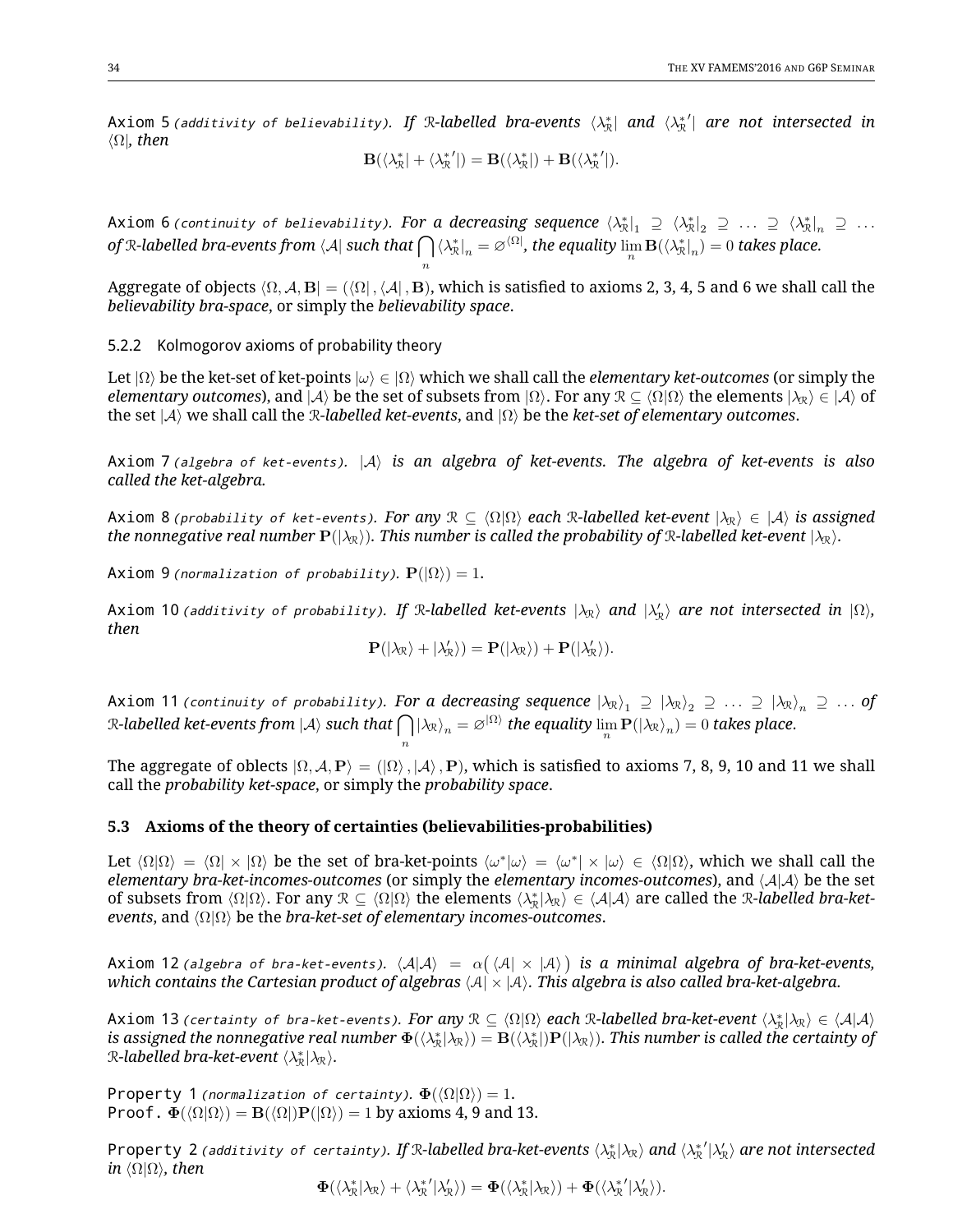*Proof.* An additivity of product of additive functions B and P is a fact of general measure theory. So that an additivity of certainty  $\Phi$  on  $\langle A|A\rangle$  follows routinely from the axioms 5, 10 and 13.

<code>Property 3</code> (continuity of certainty). For a decreasing sequence  $\braket{\lambda^*_\R|\lambda_\R}_1\supseteq\braket{\lambda^*_\R|\lambda_\R}_2\supseteq\ldots\supseteq\braket{\lambda^*_\R|\lambda_\R}_n\supseteq$  $\ldots$  of R-labelled bra-ket-events from  $\langle A|A\rangle$  such that  $\bigcap \langle \lambda_\mathcal{R}^*| \lambda_\mathcal{R} \rangle_n=\varnothing^{\langle \Omega|\Omega\rangle}$ , the equality  $\lim_n \Phi(\langle \lambda_\mathcal{R}^*| \lambda_\mathcal{R} \rangle_n)=0$ 

n

#### *takes place.*

*Proof.* A continuity of certainty  $\Phi$  on  $\langle A|A \rangle$  as a product of the continuous believability B on  $\langle A|$  and the continuous probability P on  $|A\rangle$  follows from the general measure theory by axioms 6, 11 and 13.

The aggregate of objects  $\langle \Omega, A, B | \Omega, A, P \rangle = (\langle \Omega | \Omega \rangle, \langle A | A \rangle, \Phi)$ , which is satisfied to axioms 12 and 13 we shall call the *certainty (believability-probability) bra-ket-space*, or simply the *certainty space*.

Property 4 (believability, probability and certainty of some events and co $\sim$ event). From the axioms of the theory of certainties it follows that

$$
\star \mathbf{\Phi}(\langle \Omega | \Omega \rangle) = \mathbf{B}(\langle \Omega |) = \mathbf{P}(|\Omega \rangle) = 1,
$$

- $\star \Phi(\langle \varnothing | \varnothing \rangle) = \mathbf{B}(\langle \varnothing |) = \mathbf{P}(|\varnothing \rangle) = 0,$
- $\star \Phi(\langle \Omega | \varnothing \rangle) = \Phi(\langle \varnothing | \Omega \rangle) = 0,$
- $\star \mathbf{\Phi}(\langle \varnothing | \lambda_{\mathcal{R}} \rangle) = \mathbf{\Phi}(\langle \lambda_{\mathcal{R}}^* | \varnothing \rangle) = 0,$

$$
\star\ \boldsymbol{\Phi}(\langle\Omega|\lambda_{\mathcal{R}}\rangle)=\mathbf{P}(|\lambda_{\mathcal{R}}\rangle),
$$

 $\star \mathbf{\Phi}(\langle \lambda_{\mathcal{R}}^* | \Omega \rangle) = \mathbf{B}(\langle \lambda_{\mathcal{R}}^* |).$ 

*Note 1 (on infinity spaces).* For an exhaustive presentation of innovations in the postulating of the theory of experience and the chance, it is quite sufficient to have the finite space and four first Kolmogorov axioms in both the believability bra-space (axioms  $2 - 5$ ), and the probability ket-space (axioms  $7 - 10$ ). And to postulate the theory of experience and chance in infinite spaces, it takes only a long-known necessary, but routine procedure, to linger here on which I do not see any special need. Therefore, dropping the routine, we will always assume that we have at our disposal the smallest sigma-algebras  $\langle A|, |A\rangle$  and  $\langle A|A\rangle$ , containing those sigma algebras that are sufficient for finite space; and the believability B, the probability P and the certainty  $\Phi$  are countably additive functions obtained as a result of unique extensions to all sets from the corresponding sigma-algebras  $\langle A|, |A\rangle$  and  $\langle A|A\rangle$ . Thus, it is always assumed that the believability bra-space  $\langle \Omega, A, B \rangle$ , the probability ket-space  $\langle \Omega, A, P \rangle$ and the certainty bra-ket-space  $\langle \Omega, \mathcal{A}, \mathbf{B} | \Omega, \mathcal{A}, \mathbf{P} \rangle$  are *Borel spaces*, so that the new theory of experience and chance had complete freedom of action, not connected with the danger of coming to events or to co∼events, which have no believability, no probability or no certainty.

#### **5.4 Properties of co**∼**events and its dual halves: bra-events and ket-events**

*Property 5 (bra-event is experienced, when ket-event happens). If the ket-event*  $|x\rangle \subseteq |\Omega\rangle$  *happens:*  $|x\rangle=|x\rangle^{\uparrow}$ , then the bra-event  $\langle x|\subseteq\Omega$  is experienced:  $\langle x|=\langle x|^{\downarrow}$ . Otherwise, when ket-event  $|x\rangle\subseteq|\Omega\rangle$  does not happen:  $|x\rangle\neq |x\rangle^{\uparrow}$ , the bra-event isn't experienced:  $\langle x|\neq\langle x|^{1/2}\rangle$ 

*Proof* follows from the item *(3)* of Axiom 1.

Property 6 (bra-events from which something follows; ket-events that follow from something).

(1) If the ket-event  $|x\rangle \subseteq |\Omega\rangle$  happens:  $|x\rangle = |x\rangle^{\uparrow}$ , then all ket-events which contain it:  $|x\rangle^{\uparrow} \subseteq |y\rangle \subseteq |\Omega\rangle$ *happens*: |y⟩ = |y⟩ ↑ ; *in other words, all ket-events, which follow from* |x⟩ ↑ *, happens*.

(2) If the bra-event  $\langle x | \subseteq \langle \Omega |$  is experienced:  $\langle x | = \langle x |^2 \rangle$ , then all bra-events, which are contained in it: ⟨y| ⊆ ⟨x| <sup>↓</sup> ⊆ ⟨Ω|*, are experienced:* ⟨y| = ⟨y| ↓ *; in other words, all bra events, from which* ⟨x| ↓ *follows, are experienced.*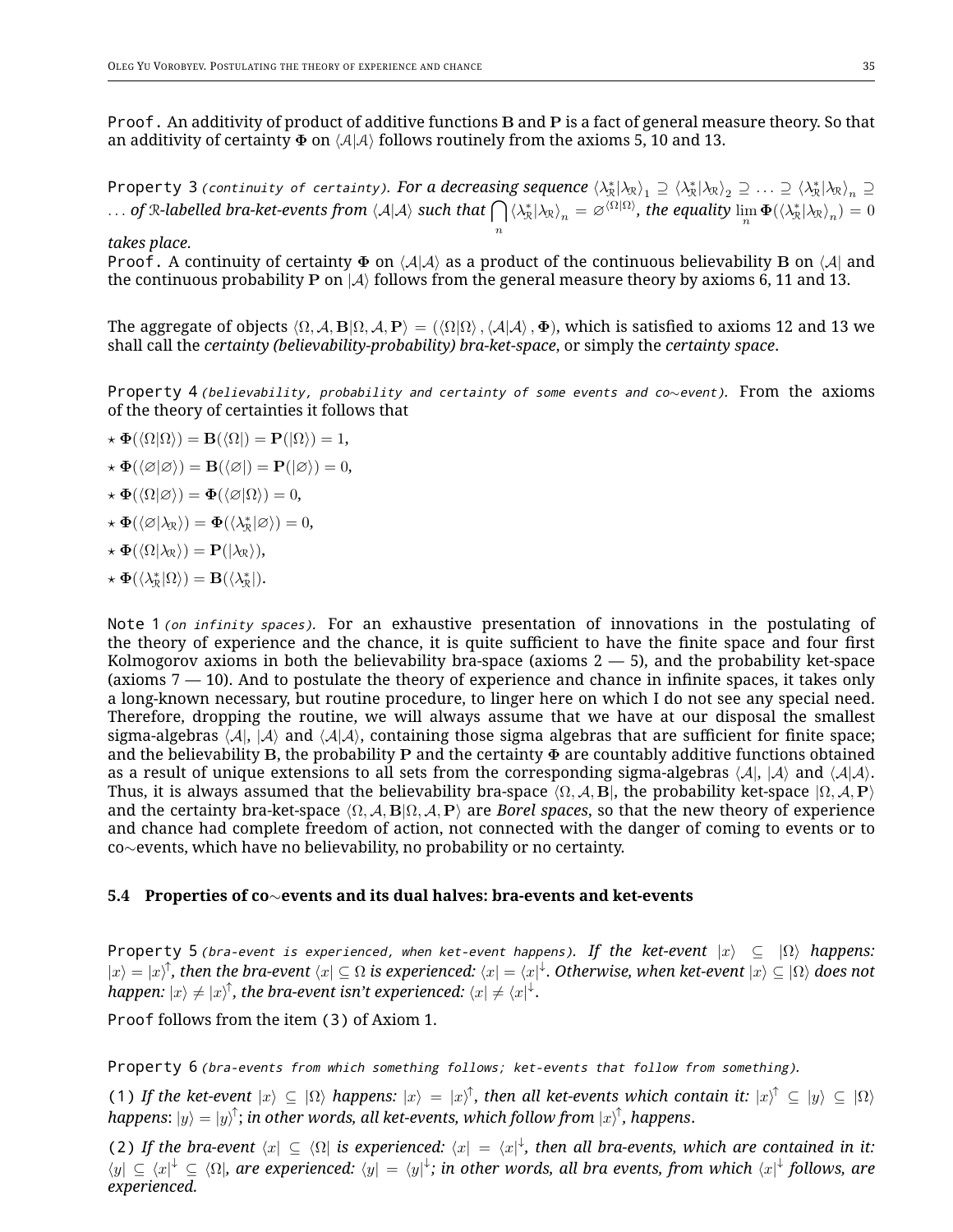*Proof* follows from the items (2) and (4) of Axiom 1.

*Property 7 (terraced bra-event is experienced, terraced ket-event happens).*

*(1) The terraced ket-event*

$$
|\text{ter}(X/\!\!/\mathfrak{X}_\mathfrak{R})\rangle = \bigcap_{x \in X} |x\rangle \bigcap_{x \in \mathfrak{X}_\mathfrak{R} - X} (|\Omega\rangle - |x\rangle) \in |\mathcal{A}\rangle
$$

 $happens:$   $|{\sf ter}(X/\!\!/\mathfrak{X}_\mathfrak{R})\rangle~=$   $|{\sf ter}(X/\!\!/\mathfrak{X}_\mathfrak{R})\rangle^\uparrow,$  when the ket-outcome, which belongs to it:  $|\omega\rangle~\in~|{\sf ter}(X/\!\!/\mathfrak{X}_\mathfrak{R})\rangle,$ happens:  $|\omega\rangle=|\omega\rangle^\uparrow$  . Otherwise, the terraced ket-event does not happens:  $|\textsf{ter}(X/\!\!|\mathfrak{X}_\mathfrak{X})\rangle\neq|\textsf{ter}(X/\!\!|\mathfrak{X}_\mathfrak{X})\rangle^\uparrow$  .

*(2) The terraced bra-event*

$$
\langle \text{Ter}_{X/\!\!/ \mathfrak{X}_{\mathcal{R}}}| = \sum_{x \in X} \, \langle x | \in \langle \mathcal{A}|
$$

 $i$ s experienced:  $\langle$ Ter $_{X/\!\!/ \frak X_\mathfrak{R}}|=\langle$ Ter $_{X/\!\!/ \frak X_\mathfrak{R}}|^\downarrow$ , when the terraced ket-event  $|\textsf{ter}(X'/\!\!/ \frak X_\mathfrak{R})\rangle\,=\,|\textsf{ter}(X'/\!\!/ \frak X_\mathfrak{R})\rangle^\uparrow$ , such that  $X~\subseteq~X'$  (see Footnote<sup>6</sup>) happens. Otherwise, the terraced bra-event isn't experienced:  $\langle$ Ter $_{X/\!\!/ \mathfrak{X}_{\mathfrak{R}}} \vert~\neq$  $\langle \textnormal{Ter}_{X{/\!\!/}\mathfrak{X}_{\mathfrak{R}}} {\rvert}^{\downarrow}.$ 

*Proof* of *(1)* follows from the item *(2)* of Axiom 1, and the proof of *(2)* follows from the item *(3)* of Axiom 1 and the item *(1)* of Property 6.

*Property 8 (co*∼*event as <sup>a</sup> membership relation). Any co*∼*event* R ⊆ ⟨Ω|Ω⟩ *in the measurable braket-space* ⟨Ω, A|Ω, A⟩ *is equivalence to the membership relation*

$$
\mathcal{R}_{\langle \mathfrak{X}_{\mathcal{R}} | \mathbf{2}^{\mathfrak{X}_{\mathcal{R}}}\rangle} = \left\{ \langle x | \mathbf{ter}(X/\!\!/\mathfrak{X}_{\mathcal{R}}) \rangle : x \in X \right\} \subseteq \left\langle \mathfrak{X}_{\mathcal{R}} \middle| \mathbf{2}^{\mathfrak{X}_{\mathcal{R}}} \right\rangle \tag{27}
$$

*on element-set R-labelling*  $\langle \mathfrak{X}_{\mathcal{R}}|{\bf 2}^{\mathfrak{X}_{\mathcal{R}}}\rangle$  *of the quotient-set*  $\langle \Omega |\Omega \rangle\!/\mathfrak{R}$ *. In other words,* 

$$
\mathcal{R} = \left\{ \langle \omega^* | \omega \rangle \in \langle \Omega | \Omega \rangle : \langle \omega^* | \omega \rangle \in \langle x | \text{ter}(X / \mathfrak{X}_{\mathcal{R}}) \rangle \in \mathcal{R}_{\langle \mathfrak{X}_{\mathcal{R}} | \mathfrak{F}^{\mathfrak{X}_{\mathcal{R}}} \rangle} \right\} \subseteq \langle \Omega | \Omega \rangle \,.
$$

*Wherein the co* $\sim$ *event*  $\cal R$  *occurs then and only then, when the elementary income-outcome*  $\langle\omega^*|\omega\rangle=\langle\omega^*|\omega\rangle^{\downarrow\uparrow}$ *occurs, such that*  $\langle \omega^* | \omega \rangle^{\downarrow \uparrow} \in \langle x | \text{ter}(X / \mathfrak{X}_\mathfrak{R}) \rangle$ *, and the membership relation:*  $x \in X$  *holds.* 

*Proof relies on equivalence of the inclusion relation*  $\subseteq$ <sub> $(Ω|Ω)$ </sub> and the membership relation  $\in$ <sub> $x$ </sub> (see [12])

$$
\langle x|\text{ter}(X/\!\!/ \mathfrak{X}_\mathfrak{R})\rangle\subseteq\mathfrak{R}\quad\Longleftrightarrow\quad x\in X,\tag{29}
$$

from which it follows that the co $\sim$ event R occurs, i.e.,  $\langle\omega^*|\omega\rangle^{\downarrow\uparrow}\,\in\,$  R, then and only then, when two membership relations  $\langle\omega^*|\omega\rangle^{\downarrow\uparrow}\in\langle x|$ ter $(X/\!\!/\mathfrak{X}_\mathfrak{R})\rangle$  and  $x\in X$  hold. This proves the property.

## **6 Beliavability, probability and certainty (believability-probability) measures in the theory of experience and chance**

For convenience, we introduce abbreviated notation for the probability, believability and certainty of some bra-events, ket-events and bra-ket-events:

$$
b_x = \mathbf{B}(\langle x |) - \text{believability of the bra-event } \langle x | \in \langle \mathcal{A} |,
$$
\n
$$
p_x = \mathbf{P}(|x\rangle) - \text{probability of the ket-event } |x\rangle \in |\mathcal{A}\rangle,
$$
\n
$$
b(X/\!\!/\mathfrak{X}_\mathfrak{R}) = \mathbf{B}(\langle \text{Ter}_{X/\!\!/\mathfrak{X}_\mathfrak{R}}|) - \text{believability of the terraced bra-events } \langle \text{Ter}_{X/\!\!/\mathfrak{X}_\mathfrak{R}}| \in \langle \mathcal{A} |,
$$
\n
$$
p(X/\!\!/\mathfrak{X}_\mathfrak{R}) = \mathbf{P}(|\text{ter}(X/\!\!/\mathfrak{X}_\mathfrak{R})) - \text{probability of the terraced ket-event } |\text{ter}(X/\!\!/\mathfrak{X}_\mathfrak{R})\rangle \in |\mathcal{A}\rangle,
$$
\n
$$
\varphi_x = \Phi(\langle x | x \rangle) - \text{certainty of the bra-ket-event } \langle x | x \rangle \in \langle \mathcal{A} | \mathcal{A}\rangle,
$$
\n
$$
\varphi_x(X/\!\!/\mathfrak{X}_\mathfrak{R}) = \Phi(\langle \text{Ter}_{X/\!\!/\mathfrak{X}_\mathfrak{R}}| \text{ter}(X/\!\!/\mathfrak{X}_\mathfrak{R})\rangle) - \text{certainty of the bra-ket-event } \langle x | \text{ter}(X/\!\!/\mathfrak{X}_\mathfrak{R})\rangle \in \langle \mathcal{A} | \mathcal{A}\rangle,
$$
\n
$$
\varphi_x(X/\!\!/\mathfrak{X}_\mathfrak{R}) = \Phi(\langle x | \text{ter}(X/\!\!/\mathfrak{X}_\mathfrak{R})\rangle) - \text{certainty of the bra-ket-event } \langle x | \text{ter}(X/\!\!/\mathfrak{X}_\mathfrak{R})\rangle \in \langle \mathcal{A} | \mathcal{A}\rangle.
$$

 $^6$ In the evenology [8] this event has a special denotation: ter $_{X/\!\!/ \mathfrak X_{\mathcal{R}}} = \;\; \sum \;$  $X\subseteq X'$  $\textsf{ter}(X' /\!\!/ \mathfrak{X}_\mathfrak{R})$  and is called the *terraced event of the 2-d*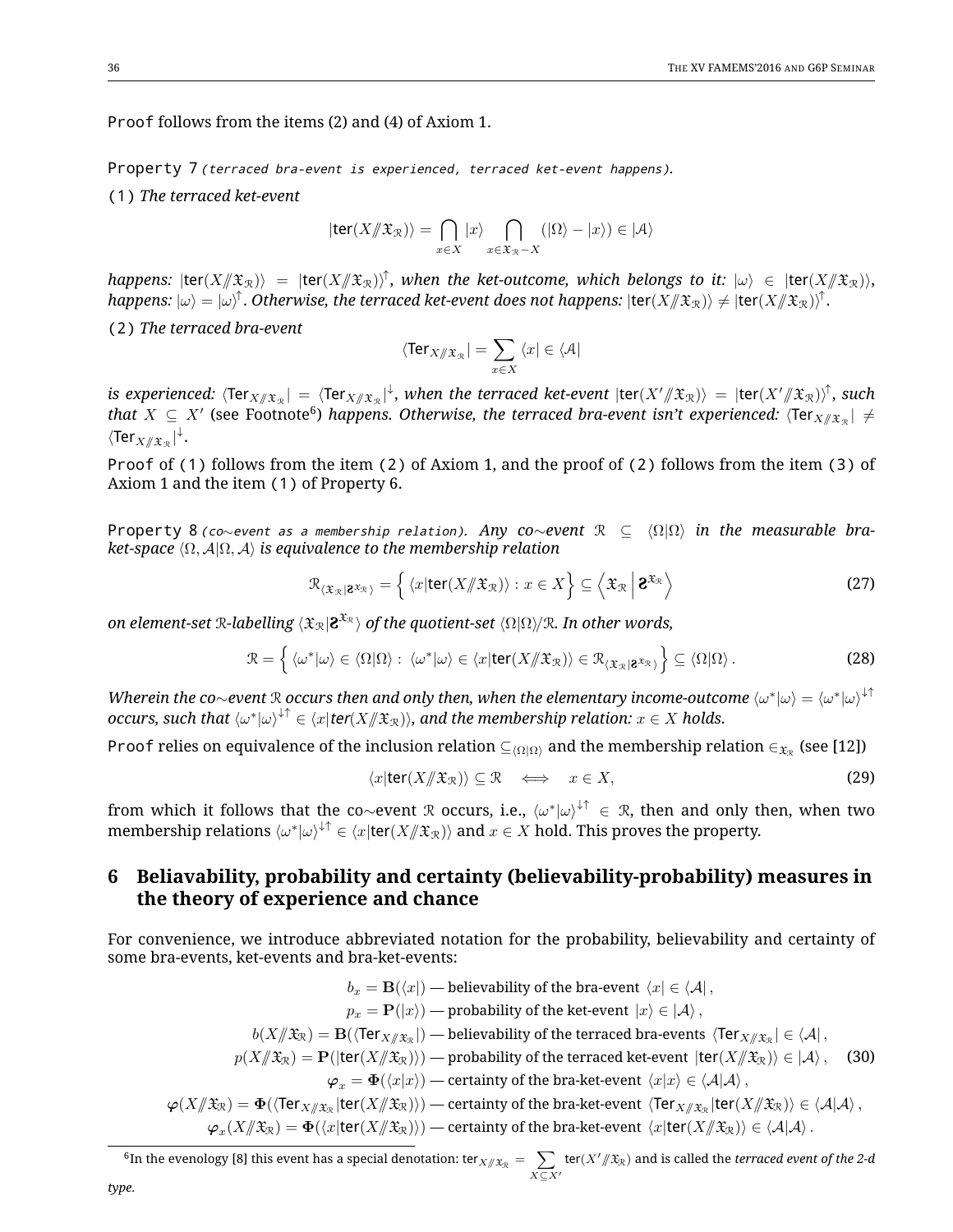#### By Axiom 13 we have

$$
\varphi_x = b_x p_x - \text{certainty of the bra-ket-event } \langle x | x \rangle \in \langle A | A \rangle, \n\varphi(X/\mathfrak{X}_\mathbb{R}) = b(X/\mathfrak{X}_\mathbb{R})p(X/\mathfrak{X}_\mathbb{R}) - \text{certainty of the bra-ket-event } \langle \text{Ter}_{X/\mathfrak{X}_\mathbb{R}}|\text{ter}(X/\mathfrak{X}_\mathbb{R})\rangle \in \langle A | A \rangle, \n\varphi_x(X/\mathfrak{X}_\mathbb{R}) = b_x p(X/\mathfrak{X}_\mathbb{R}) - \text{certainty of the bra-ket-event } \langle x | \text{ter}(X/\mathfrak{X}_\mathbb{R})\rangle \in \langle A | A \rangle.
$$
\n(31)

*Theorem 1 (certainty of <sup>a</sup> co*∼*event, Robbins-Fubini theorem [6, 4]). The certainty (believabilityprobability)* Φ(R) = Φ(⟨ω ∗ |ω⟩ ∈ R) *of the co*∼*event* R ⊆ ⟨Ω|Ω⟩ *can be calculated from two equivalent formulas:*

$$
\Phi(\mathfrak{R}) = \sum_{x \in \mathfrak{X}_{\mathfrak{R}}} \varphi_x,\tag{32}
$$

$$
\Phi(\mathfrak{R}) = \sum_{X \in \mathbf{2}^{\mathfrak{X}_{\mathfrak{R}}}} \varphi(X/\!\!/ \mathfrak{X}_{\mathfrak{R}}). \tag{33}
$$

*Proof* of formulas (32) and (33) is based on a change in the order of the iterated sums and is analogous to the proof of the well-known theorem of Fubini on reducing the calculation of the double sum to the calculation of iterated sums:

$$
\Phi(\mathcal{R}) = \sum_{x \in \mathfrak{X}_\mathcal{R}} \sum_{x \in X \in \mathbf{Z}^{\mathfrak{X}_\mathcal{R}}} \Phi\left(\langle \omega^* | \omega \rangle \in \langle x | \text{ter}(X / \mathfrak{X}_\mathcal{R}) \rangle\right)
$$
\n
$$
= \sum_{x \in \mathfrak{X}_\mathcal{R}} \sum_{x \in X \in \mathbf{Z}^{\mathfrak{X}_\mathcal{R}}} b_x p(X / \mathfrak{X}_\mathcal{R}) = \sum_{x \in \mathfrak{X}_\mathcal{R}} b_x p_x = \sum_{x \in \mathfrak{X}_\mathcal{R}} \varphi_x,
$$
\n
$$
\Phi(\mathcal{R}) = \sum_{X \in \mathbf{Z}^{\mathfrak{X}_\mathcal{R}}} \sum_{x \in X \in \mathbf{Z}^{\mathfrak{X}_\mathcal{R}}} \Phi\left(\langle \omega^* | \omega \rangle \in \langle x | \text{ter}(X / \mathfrak{X}_\mathcal{R}) \rangle\right)
$$
\n
$$
= \sum_{X \in \mathbf{Z}^{\mathfrak{X}_\mathcal{R}}} \sum_{x \in X \in \mathbf{Z}^{\mathfrak{X}_\mathcal{R}}} b_x p(X / \mathfrak{X}_\mathcal{R}) = \sum_{X \in \mathbf{Z}^{\mathfrak{X}_\mathcal{R}}} b(X / \mathfrak{X}_\mathcal{R}) p(X / \mathfrak{X}_\mathcal{R}) = \sum_{X \in \mathbf{Z}^{\mathfrak{X}_\mathcal{R}}} \varphi(X / \mathfrak{X}_\mathcal{R}).
$$
\n(35)

## **7 Experienced, random and experienced-random variables in the theory of experience and chance**

*Experienced, random and experienced-random variables* are a part of the basic concepts of the *theory of experience and chance*. Complete and free from any unnecessary restrictions the presentation of the foundations of the theory of probabilities on the basis of measure theory is given by Kolmogorov [5, 1933]; it made it quite obvious that the *random variable* is nothing more than a measurable function on the *probability space*. The theory of experience and chance also relies on the measure theory, which makes it equally obvious that the *experienced variable* dual to random one, in turn, is nothing more than a measurable function on the *believability space* dual to the probability one. An experienced-random variable is defined as a measurable function on the Cartesian product of believability and probability spaces, the *certainty space*. These circumstances can not be ignored in the presentation of the beginning of the theory of experience and chance, which succeeded in combining the theory of believabilities and the theory of probabilities on the basis of the concepts of the *space of elementary incomes* and the *space of elementatry outcomes* and their Cartesian product, the *space of elementary incomes-outsomes*, and one must not forget, each time emphasizing, that only when one is immersed in a dual context of the theory of experience and chance, representations about *experienced, random and experienced-random variables* acquire the mathematical and applied content.

#### **7.1 Experienced variable**

*Definition 3 (experienced variable).* The function  $\langle \xi_R | : \langle \Omega, A | \to (\mathbb{R}, \mathcal{B})$  is called the *experienced variable*, if

$$
\langle \xi_{\mathcal{R}} \vert^{-1}(B) \in \langle \mathcal{A} \vert \tag{36}
$$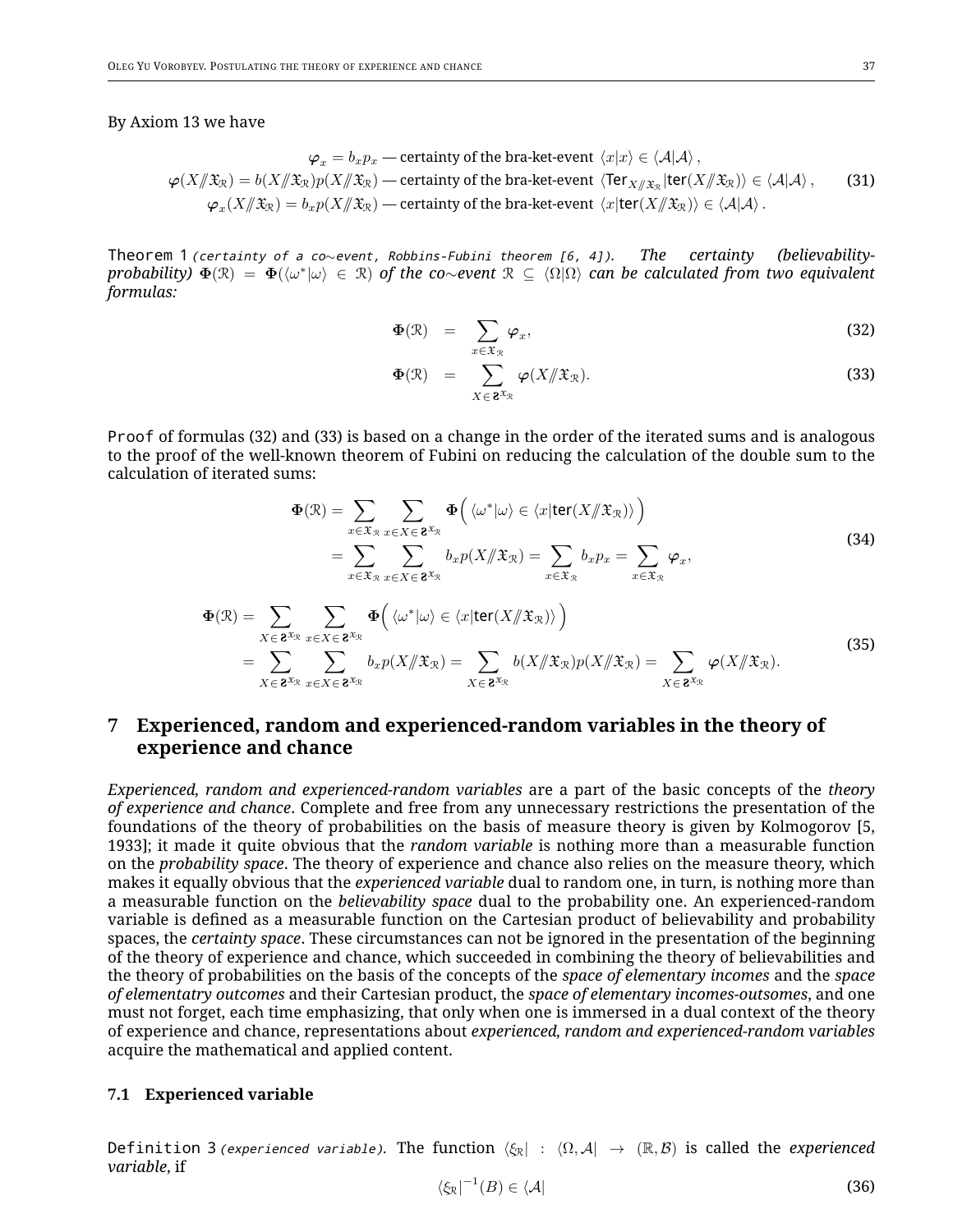for any Borel set  $B\in\mathcal{B}$ , i.e., a set  $\bra{\xi_\mathbb{R}}^{-1}(B)$  is a bra-event. Equivalently speaking, the function  $\bra{\xi_\mathbb{R}}=1$ ⟨ξR|(⟨ω|), which defined on the bra-set ⟨Ω| with values in R, is called the *experienced variable*, if

$$
\left\{ \langle \omega | : \langle \xi_{\mathbb{R}} | (\langle \omega |) < r \right\} \in \langle \mathcal{A} | \tag{37}
$$

for every choice of a real number  $r \in \mathbb{R}$ , in other words, the set of elementary bra-incomes  $\langle \omega |$  such that  $\langle \xi_{\mathbb{R}} | (\langle \omega | \rangle < r \text{ belongs to the bra-algebra } \langle \mathcal{A} |$ .

*Example 1 (probability of ket-events as an experienced variable). Probabilities*  $p_x = \mathbf{P}(|x\rangle)$  *of ket*events  $|x\rangle \subseteq \langle \Omega \rangle$ ,  $x \in \mathfrak{X}_R$  define on the believability space  $\langle \Omega \rangle$  the function  $\langle \xi_R \rangle$  that takes on ech dual bra-event  $\langle x | \subseteq \langle \Omega |$  the corresponding constant value

$$
\langle \xi_{\mathbb{R}} | (\langle \omega | ) = p_x \tag{38}
$$

for all  $\langle \omega | \in \langle x |$ . Since  $\langle \Omega | = \sum \rangle$  $x \in \mathfrak{X}_{\mathcal{R}}$  $\langle x|$  then the function  $\langle \xi_{\mathbb{R}}|$  is defined on all the bra-set  $\langle \Omega|$  and for any Borel  $B\in \mathcal{B}$  the set  $\bra{\xi_\mathcal{R}}^{-1}(B)$  is a bra-event:

$$
\langle \xi_{\mathbb{R}}|^{-1}(B) = \sum_{\substack{x \in \mathfrak{X}_{\mathbb{R}} \\ p_x \in B}} \langle x | \in \langle \mathcal{A} |,
$$
 (39)

and the function  $\langle \xi_R |$  is the experienced variable by Definition 3.

#### **7.2 Random variable**

*Definition 4 (random variable).* The function  $|\xi_R\rangle$  :  $|\Omega, A\rangle \to (\mathbb{R}, \mathcal{B})$  is called the *random variable* if

$$
|\xi_{\mathbb{R}}\rangle^{-1}(B) \in |\mathcal{A}\rangle \tag{40}
$$

for any Borel set  $B\,\in\,\mathcal{B}$ , i.e., a set  $\ket{\xi_\mathbb{R}}^{-1}(B)$  is a ket-event. Equivalently speaking, the function  $\ket{\xi_\mathbb{R}}=0$  $|\xi_R\rangle(|\omega\rangle)$ , which is defined on the ket-set  $|\Omega\rangle$  with values in  $\mathbb R$ , is called the *random variable* if

$$
\left\{ |\omega\rangle : |\xi_{\mathbb{R}}\rangle (|\omega\rangle) < r \right\} \in |\mathcal{A}\rangle \tag{41}
$$

for every choice of a real number  $r \in \mathbb{R}$ , in other words, the set of elementary ket-outcomes  $|\omega\rangle$  such that  $|\xi_{\rm R}\rangle(|\omega\rangle) < r$  belongs to the ket-algebra  $|\mathcal{A}\rangle$ .

 $\epsilon$  *E*xample 2 *(believability of bra-events as a random variable).* The believability  $b(X) = \mathbf{B}(\langle \text{Ter}_{X/\!\!/ \mathfrak{X}_\mathfrak{X}}|)$  of terraced bra-events  $\langle$ Ter $_{X/\!\!/ \frak X_R}|\subseteq\langle\Omega|,$   $X\in$   ${\bf 8}^{\frak X_R}$  define on the probability space  $|\Omega\rangle$  the function  $|\xi_\mathfrak{R}\rangle$ , which takes on every dual terraced ket-event  $|ter(X/\mathcal{X}_R)\rangle \subseteq |\Omega\rangle$  the corresponding constant value

$$
|\xi_{\mathcal{R}}\rangle(|\omega\rangle) = b(X) \tag{42}
$$

for all  $|\omega\rangle\in|{\sf ter}(X/\!\!/ \mathfrak{X}_\mathfrak{R})\rangle.$  Since  $|\Omega\rangle=\sum_{\alpha}$  $X\in\mathbf{2}^{\mathfrak{X}_{\mathcal{R}}}$  $|ter(X/\mathfrak{X}_\mathbb{R})\rangle$  the the function  $|\xi_\mathbb{R}\rangle$  is defined ob all the ket-set  $|\Omega\rangle$  and for any Borel  $B\in\mathcal{B}$  the set  $|\xi_\text{R}\rangle^{-1}(B)$  is a ket-event:

$$
|\xi_{\mathbb{R}}\rangle^{-1}(B) = \sum_{\substack{X \in \mathbf{S}^{\mathfrak{X}_{\mathbb{R}}} \\ b(X) \in B}} |\text{ter}(X/\!\!/ \mathfrak{X}_{\mathbb{R}})\rangle \in |\mathcal{A}\rangle ,
$$
 (43)

and the function  $|\xi_{\rm R}\rangle$  is a random variable by Definition 4.

#### **7.3 Experienced-random variable**

*Definition 5 <i>(experienced-random variable)*. The function  $\langle \xi_R | \xi_R \rangle : \langle \Omega, A | \Omega, A \rangle \to (\mathbb{R}, \mathcal{B})$  is called the *experienced-random variable* if

$$
\langle \xi_{\mathbb{R}} | \xi_{\mathbb{R}} \rangle^{-1}(B) \in \langle A | A \rangle \tag{44}
$$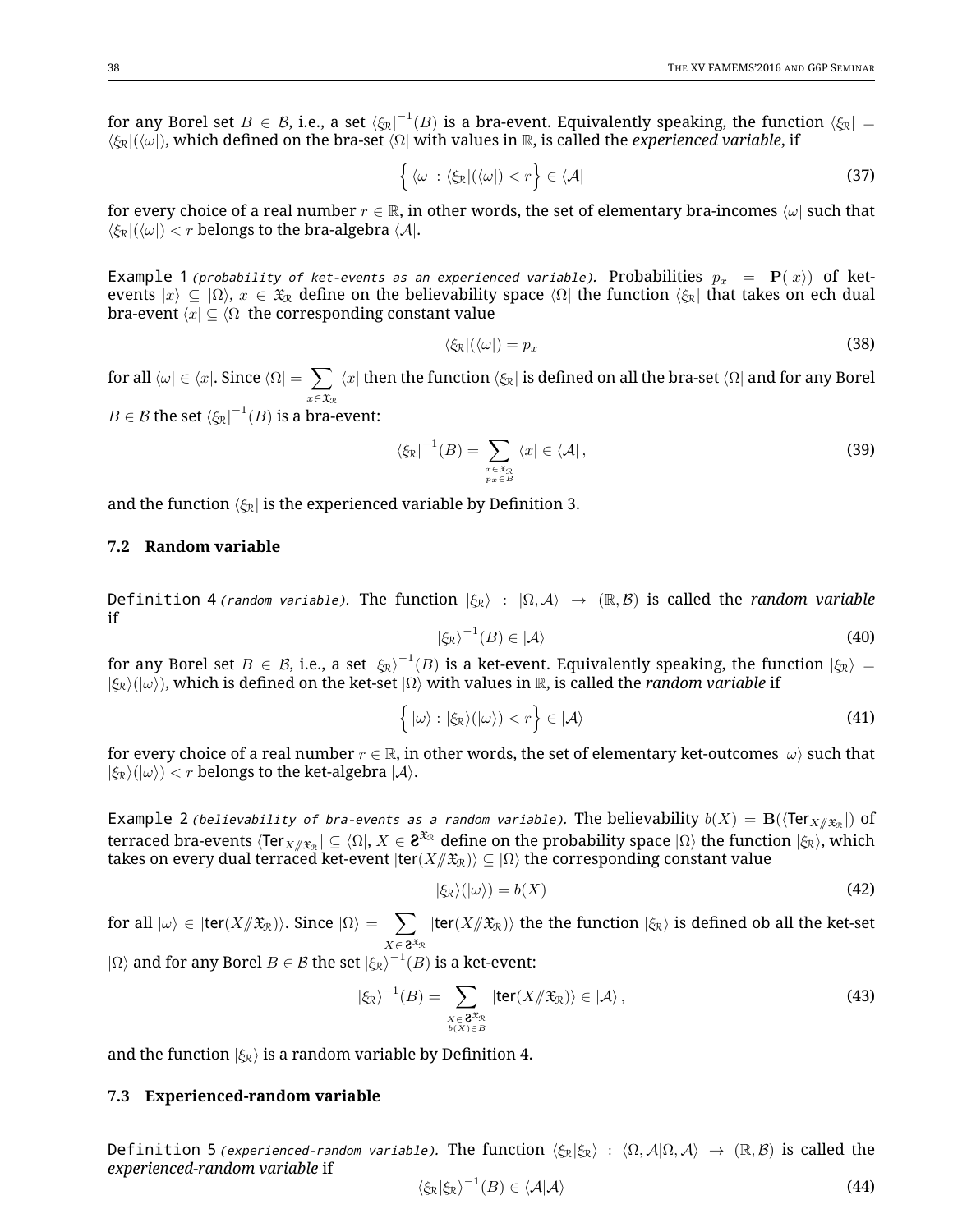for any Borel set  $B\,\in\,\mathcal{B}$ , i.e. a set  $\langle \xi_\mathbb{R}|\xi_\mathbb{R}\rangle^{-1}(B)$  is a bra-ket-event. Equivalently speaking, the function  $\langle \xi_R | \xi_R \rangle = \langle \xi_R | \xi_R \rangle (\langle \omega^* | \omega \rangle)$  defined on the bra-ket-set  $\langle \Omega | \Omega \rangle$  with values in  $\mathbb R$  is called the *experienced-random variable* if

$$
\left\{ \langle \omega^* | \omega \rangle : \langle \xi_R | \xi_R \rangle (\langle \omega^* | \omega \rangle) < r \right\} \in \langle A | A \rangle \tag{45}
$$

for every choice of a real number  $r \in \mathbb{R}$ , in other words, the set of elementary bra-ket-incomes-outcomes  $\langle \omega^* | \omega \rangle$  such that  $\langle \xi_R | \xi_R \rangle (\langle \omega^* | \omega \rangle) < r$  belongs to the bra-ket-algebra  $\langle A | A \rangle$ .

 $\epsilon$  **Example 3** (certainty of bra-ket-events as an experienced-random variable). Certainties  $\varphi_x(X/\!\!/ \mathfrak{X}_\mathcal{R})=0$  $\Phi(\langle x| \textsf{ter}(X \mathcal{J} \mathfrak{X}_\mathcal{R}) \rangle)$  of bra-ket-events  $\langle x| \textsf{ter}(X \mathcal{J} \mathfrak{X}_\mathcal{R}) \rangle \subseteq \langle \Omega | \Omega \rangle$ ,  $x \in \mathfrak{X}_\mathcal{R}, X \in \mathbf{Z}^{\mathfrak{X}_\mathcal{R}}$  define on the certainty space  $\langle \Omega | \Omega \rangle$  the function  $\langle \xi_R | \xi_R \rangle$  which takes on each bra-ket-event  $\langle x |$ ter( $X / \mathcal{X}_R$ )) ⊆  $\langle \Omega | \Omega \rangle$  the corresponding constant value

$$
\langle \xi_{\mathbb{R}} | \xi_{\mathbb{R}} \rangle (\langle \omega^* | \omega \rangle) = \varphi_x(X / \mathfrak{X}_{\mathbb{R}})
$$
\n(46)

for all  $\langle \omega^* | \omega \rangle \in \langle x | \mathsf{ter}(X \mathord{/\!\!/} \mathfrak{X}_\mathcal{R}) \rangle.$  Since  $\langle \Omega | \Omega \rangle = \sum \langle \Omega | \Omega \rangle$  $x \in \mathfrak{X}_{\mathcal{R}}$ ∑  $X\in\mathbf{2}^{\mathfrak{X}_{\mathcal{R}}}$  $\langle x|$ ter( $X/\langle x \rangle$ ) then the function  $\langle \xi_R | \xi_R \rangle$  is defined

on all the bra-ket-set  $\langle \Omega | \Omega \rangle$  and for any Borel  $B \in \mathcal{B}$  set  $\langle \xi_{\mathbb{R}} | \xi_{\mathbb{R}} \rangle^{-1}(B)$  is a bra-ket-event:

$$
\langle \xi_{\mathcal{R}} | \xi_{\mathcal{R}} \rangle^{-1}(B) = \sum_{\substack{(x,X) \in \mathfrak{X}_{\mathcal{R}} \times \mathbf{S}^{\mathfrak{X}_{\mathcal{R}}} \\ \boldsymbol{\varphi}_x(X \mid \mathfrak{X}_{\mathcal{R}}) \in B}} \langle x | \mathbf{ter}(X / \mathfrak{X}_{\mathcal{R}}) \rangle \in \langle A | A \rangle ,
$$
 (47)

and the function  $\langle \xi_R | \xi_R \rangle$  is an experienced-random variable by Definition 5.

*Definition 6 (functions of distributions of believabilities, probabilities and certainties).* The functions

$$
F_{\langle \xi_{\mathbb{R}}|}(r) = \mathbf{B}(\{\langle \omega | : \langle \xi_{\mathbb{R}}|(\langle \omega |) < r \rangle\}) = \mathbf{B}(\langle \xi_{\mathbb{R}}| < r),
$$
\n
$$
F_{|\xi_{\mathbb{R}}\rangle}(r) = \mathbf{P}(\{\omega | : |\xi_{\mathbb{R}}\rangle(\omega) < r\}) = \mathbf{P}(|\xi_{\mathbb{R}}\rangle < r),
$$
\n
$$
F_{\langle \xi_{\mathbb{R}}| \xi_{\mathbb{R}}\rangle}(r) = \Phi(\{\langle \omega^* | \omega \rangle : \langle \xi_{\mathbb{R}}| \xi_{\mathbb{R}}\rangle(\langle \omega^* | \omega \rangle) < r\}) = \Phi(\langle \xi_{\mathbb{R}}| \xi_{\mathbb{R}}\rangle < r),
$$
\n(48)

where −∞ and +∞ are allowed as values r, are called *the function of believability distribution of the experienced variable*  $\langle \xi_R|$ , *the function of probability distribution of the random variable*  $|\xi_R\rangle$ , and *the function of certainty distribution of the experienced-random variable*  $\langle \xi_R | \xi_R \rangle$  correspondingly.

## **8 Dual inducing the nonadditive functions of a set by believability and probability**

In the theory of experience and chance for each co∼event R ⊆ ⟨Ω|Ω⟩ the *believability* B defined on sigmaalgebra of believability space ⟨Ω, A, B| R-induces on the probability space, and the *probability* P defined on sigma-algebra of probability space  $\Omega$ ,  $\mathcal{A}$ , P $\chi$ -induces on the believability space the functions of a set which do not possess a property of additivity on these spaces.

Let us consider this fact in more detail, since it is, in my opinion, for a long time misleads the apologists of fuzzy mathematics [14, 7, 3, 16, 15] and forces them in their articles to make mandatory statements that those set functions that they intend to deal with (possibilities, beliefs, etc.) are not absolutely a *probability*, so as they do not have the property of additivity, and they are *not related to a probability*. The origins of these misconceptions are outlined in my works [10, 9]. Now my explanations of this aberration are based entirely on the axiomatics of the theory of experience and chance and consist in the following. Those set functions that are of interest in fuzzy math are always so or otherwise R-induced by the probability the set functions on the believability space, which, naturally, do not possess an additivity of this space, but in the theory of experience and chance are mutually unambiguously associated with the additive on this space the set function, which I also call a *believability*. In the theory of experience and chance, the dual assertion is also true: the believability measure, additive on the believability space, in its turn  $\mathcal R$  -induces on the probability space, the non-additive functions of a set that are one-to-one related to the probability. So, consider the relationships between R-induced nonadditive functions of a set on the one hand and a *believability* and a *probability* on the other.

The co∼event  $\mathcal{R} \subseteq \langle \Omega | \Omega \rangle$  by probability P defined on  $| \Omega \rangle$ , and by believability B defined on  $\langle \Omega |$  induces: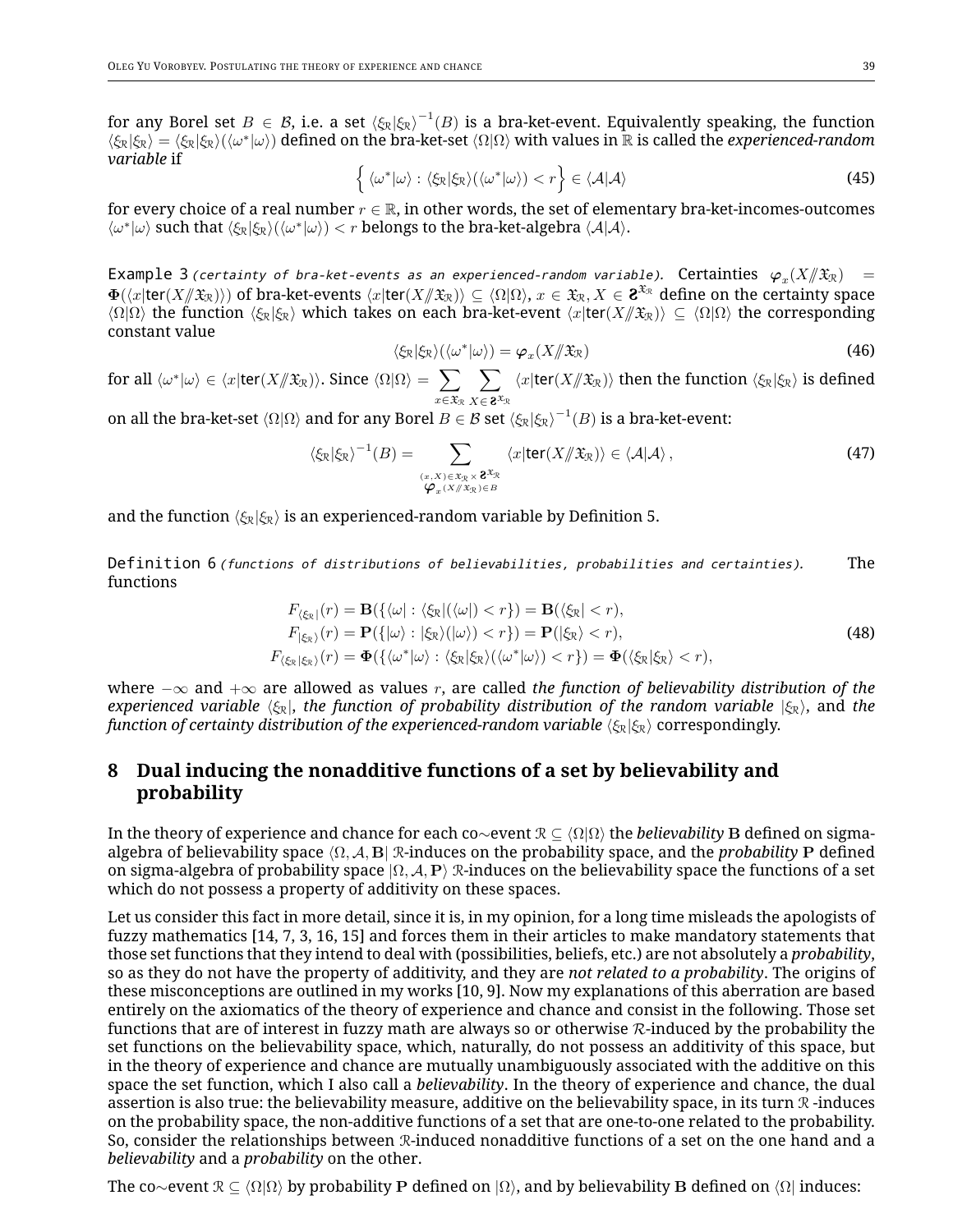• on  $\langle \Omega, \mathcal{A}, \mathbf{B} |$  the nonadditive set function P' defining its values on each bra-event  $\langle x | \subseteq \langle \Omega |, x \in \mathfrak{X}_R$ , dual to the ket-event  $|x\rangle\subseteq|\Omega\rangle$ , and on each terraced bra-event  $\langle$ Ter $_{X/\!\!/ \mathfrak{X}_\mathfrak{X}}|\subseteq\langle\Omega|$  ,  $X\in{\bf Z}^{\widehat{\mathfrak{X}}_\mathfrak{X}}$  , dual to the terraced ket-event  $|ter(X/\mathfrak{X}_R)\rangle \subseteq |\Omega\rangle$ , by the formulas:

$$
\mathbf{P}'(\langle x|) = \mathbf{P}(|x\rangle),
$$
  
\n
$$
\mathbf{P}'(\langle \text{Ter}_{X/\!\!/ \mathfrak{X}_R}|) = \mathbf{P}(|\text{ter}(X/\!\!/ \mathfrak{X}_R)\rangle);
$$
\n(49)

• on  $(\Omega, \mathcal{A}, P)$  the nonadditive set function B', defining its values on each ket-event  $|x\rangle \subseteq |\Omega\rangle$  ,  $x \in \mathfrak{X}_R$ , dual to the bra-event  $\langle x|\subseteq\langle\Omega|$ , and on each terraced ket-event  $|$ ter $(X/\!\!/\mathfrak{X}_\mathfrak{R})\rangle\subseteq|\Omega\rangle$  ,  $X\in{\bf Z}^{\overline{\mathfrak{X}}_\mathfrak{R}}$  , dual to the terraced bra-event  $\langle$ Ter $_{X/\!\!/ \mathfrak{X}_{\mathcal{R}}}\vert\subseteq\langle\Omega\vert$ , by formulas:

$$
\mathbf{B}'(|x\rangle) = \mathbf{B}(\langle x|),
$$
  
\n
$$
\mathbf{B}'(|\text{ter}(X/\mathcal{X}_\mathcal{R})) = \mathbf{B}(\langle \text{Ter}_{X/\mathcal{X}_\mathcal{R}}|).
$$
\n(50)

*Property 9 (non-additivity of induced set functions). The induced set functions* P′ *and* B′ *are not additive on*  $\langle \Omega, \mathcal{A}, \mathbf{B} |$  *and*  $|\Omega, \mathcal{A}, \mathbf{B}\rangle$  *correspondingly.* 

*Proof.* Since the probability P is additive on the ket-space |Ω, A, B⟩, and

$$
|x\rangle = \sum_{x\in X\in \mathbf{2}^{\mathfrak{X}_{\mathcal{R}}}} |\text{ter}(X/\!\!/\mathfrak{X}_{\mathcal{R}})\rangle,
$$

then for  $x \in \mathfrak{X}_R$ 

$$
\mathbf{P}(|x\rangle) = \sum_{x \in X \in \mathbf{2}^{x_{\mathcal{R}}}} \mathbf{P}(|\text{Ter}_{X/\!\!/ \mathfrak{X}_{\mathcal{R}}}\rangle).
$$

From this and (49) we get that

$$
\mathbf{P}'(\langle x|)=\sum_{x\in X\in\mathbf{2}^{\mathfrak{X}_{\mathcal{R}}}}\mathbf{P}'(\langle \text{Ter}_{X/\!\!/ \mathfrak{X}_{\mathcal{R}}} |),
$$

but since for  $X \in \mathbf{2}^{\mathfrak{X}_{\mathcal{R}}}$ 

$$
\langle \text{Ter}_{X/\!\!/ \mathfrak{X}_{\mathcal{R}}}\,| = \sum_{x\in X\in\mathbf{2}^{\mathfrak{X}_{\mathcal{R}}}}\langle x|,
$$

then, generally speaking,

$$
\langle x|\neq \sum_{x\in X\in \mathbf{2}^{x_{\mathcal{R}}}} \langle \text{Ter}_{X/\!\!/ \mathfrak{X}_{\mathcal{R}}} |,
$$

which proves the non-additivity of the induced set function P' on  $(Ω, A, B|)$ . Similarly, since the believability **B** is additive on the bra-space  $\langle \Omega, \mathcal{A}, \mathbf{B} |$ , and

$$
\langle \text{Ter} X/\!\!/ \mathfrak{X}_\mathfrak{R}\!\! \mid = \sum_{x\in X\in \mathbf{2}^\mathfrak{X}_\mathfrak{R}} \langle x\!\! \mid,
$$

then for  $X \in \mathbf{2}^{\mathfrak{X}_{\mathcal{R}}}$ 

$$
\mathbf{B}(\langle \text{Ter}_{X/\!\!/ \mathfrak{X}_{\mathcal{R}}}|) = \sum_{x \in X \in \mathbf{Z}^{\mathfrak{X}_{\mathcal{R}}}} \mathbf{B}(\langle x |).
$$

From this and (50) we get that

$$
\mathbf{B}'(|\mathsf{ter}(X/\!\!/\mathfrak{X}_\mathfrak{R})\rangle)=\sum_{x\in X\in\mathbf{S}^{\mathfrak{X}_\mathfrak{R}}}\mathbf{B}'(|x\rangle),
$$

but since for  $x \in \mathfrak{X}_R$ 

$$
|x\rangle = \sum_{x\in X\in\mathbf{Z}^{\mathfrak{X}_{\mathcal{R}}}} |\text{ter}(X/\!\!/\mathfrak{X}_{\mathcal{R}})\rangle\,,
$$

then, generally speaking,

$$
\left\vert \mathsf{ter}(X /\!\!/ \mathfrak{X}_\mathbb{R}) \right\rangle \neq \sum_{x \in X \in \mathbf{2}^{\mathfrak{X}_\mathbb{R}}} \left\vert x \right\rangle,
$$

which proves the non-additivity of induced set function B' on  $(\Omega, \mathcal{A}, \mathbf{B})$ .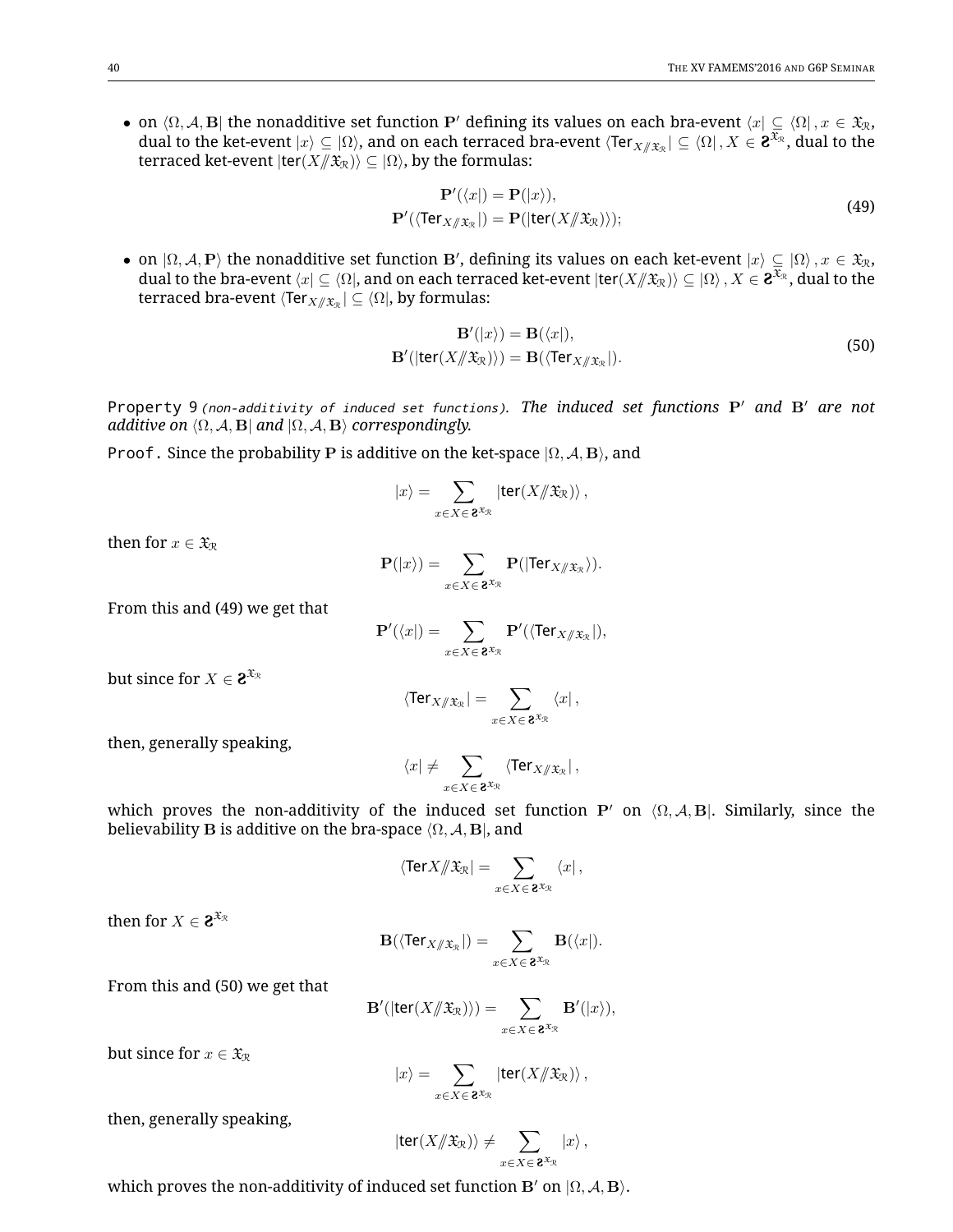## **9 Examples of the use of certainty theory**

We will mention only two examples of the use of the new theory of experience and chance, one of which ("student delights") is discussed in this article and shows for the time being only a curious connection between the two dualities: in the theory of experience and chance and in the theory of optimization; and the second ("the bet on a bald") is discussed in detail in my other work [11] and is devoted to the correct mathematical description of experienced-random experiment, which, although carried out at the macro level, but in which the observer clearly affects the outcome of the observation accurately just as in physics at the quantum level.

#### **9.1 Problem of "student delicacies"**

The student decides which purchase to make in the bakery for an after-dinner delicacy. There is the set  $\mathfrak{X}_\mathcal{R}$  of delicacies  $x\in\mathfrak{X}_\mathcal{R}$ . The delicacies contain healthy ingredients  $X\in\mathbf{2}^{\mathfrak{X}_\mathcal{R}}$  forming the set  $\mathbf{2}^{\mathfrak{X}_\mathcal{R}}$ . "The delicacy  $x \in \mathfrak{X}_R$  the student buys, i.e., the ket-event  $|x\rangle \subseteq |0\rangle$  happens" with probability  $p_x$ . Taking care of his health, the student decided that his believability "in the benefits of ingredients (in terraced bra-events)"  $\langle$ Ter $_{X/\!\!/ \mathfrak{X}_\mathcal{R}}^{}\rvert\subseteq\langle\Omega\vert$  ,  $X\in$  **2** $^{\mathfrak{X}_\mathcal{R}}$  should be at least  $b(X/\!\!/ \mathfrak{X}_\mathcal{R})$ :

$$
\sum_{x \in X} b_x \geqslant b(X/\!\!/\mathfrak{X}),\tag{51}
$$

where  $b_x$  is the believability "in the benefits of delicacies (in bra-events)"  $\langle x | \subseteq \langle \Omega |, x \in \mathfrak{X}_\mathbb{R}$  for her/his health.

The problem of "student delicacies" can be formulated as follows:

$$
\min_{b_x, x \in \mathfrak{X}_{\mathcal{R}}} \quad \sum_{x \in \mathfrak{X}_{\mathcal{R}}} b_x p_x
$$
\n
$$
\text{subject to} \quad \sum_{x \in X} b_x \geq b(X/\mathfrak{X}), \ X \in \mathbf{Z}^{\mathfrak{X}_{\mathcal{R}}},
$$
\n
$$
\sum_{x \in \mathfrak{X}_{\mathcal{R}}} b_x = 1, \ b_x \geq 0, \ x \in \mathfrak{X}_{\mathcal{R}}
$$
\n
$$
(52)
$$

— she/he is looking for a believability distribution  $\{b_x: \in \mathfrak{X}_R\}$  on which the mean-believable  ${\bf probability}\,\, {\bf E}_{b_x}(p_x) \,\, = \,\, \sum_{x\in \mathfrak{X}_\mathcal{R}}\,b_x p_x\,\,$  of "purchases of delicacies (the ket-events)"  $|x\rangle \,\, \subseteq \,\, |\Omega\rangle\,,\, x \,\, \in \,\, \mathfrak{X}_\mathcal{R}$ **takes a minimal value under the constraints (51) made.** Here  $b_x$  is the believability "in the benefits of delicacies (in bra-events)"  $\langle x | \subseteq \langle \Omega |, x \in \mathfrak{X}_R$  for her/his health;  $p_x$  is the probability of "purchases of delicacies (the ket-events)"  $|x\rangle \subseteq |\Omega\rangle$ ,  $x \in \mathfrak{X}_R$ ;  $b(X/\!\!/ \mathfrak{X}_R)$  is the believability "in the benefits of delicacies (in terraced bra-events)"  $\langle \text{Ter}_{X/\!\!/ \mathfrak{X}_\mathfrak{X}} \vert \subseteq \langle \Omega \vert \,,\, X \in \mathbf{Z}^{\mathfrak{X}_{\mathfrak{X}}}.$ 

|                                                                   | believability in the benefits<br>of delicacies $x \in \mathfrak{X}_{\mathcal{D}}$ | ingredient $X_1$  | ingredient $X_2$ | ingredient $X_2$  | probability of purchases<br>of delicacies $x \in \mathfrak{X}_{\Phi}$ |
|-------------------------------------------------------------------|-----------------------------------------------------------------------------------|-------------------|------------------|-------------------|-----------------------------------------------------------------------|
| probability of purchases                                          |                                                                                   |                   |                  |                   |                                                                       |
| a set of delicacies $X \in \mathbf{2}^{\mathfrak{X}} \mathcal{R}$ |                                                                                   | $p(X_1) = 0.2$    | $p(X_2) = 0.3$   | $p(X_3) = 0.5$    |                                                                       |
| delicacy $x_1$                                                    | $b_{x_1} = 0.6$                                                                   | $0.12 \bullet$    | $0.18$ $\bullet$ | 0.30 <sub>0</sub> | $p_{x_1} = 0.5$                                                       |
| delicacy $x_2$                                                    | $b_{x_2} = 0.4$                                                                   | 0.08 <sub>0</sub> | $0.12$ $\bullet$ | $0.20 \bullet$    | $p_{x_2} = 0.8$                                                       |
| believability in the benefit                                      |                                                                                   |                   |                  |                   |                                                                       |
| of ingredients $X \in \mathbf{2}^{\mathfrak{X}} \mathcal{R}$      |                                                                                   | $b(X_1) = 0.6$    | $b(X_2) = 1.0$   | $b(X_3) = 0.4$    |                                                                       |

Table 1: Data for the problem "student delicacies" with 2 delicacies forming the doublet  $\mathfrak{X}_R = \{x_1, x_2\}$ , and 3 ingredients forming the triplet  $\mathbf{R}^{x_{\mathcal{R}}} = \{X_1, X_2, X_3\} = \{\{x_1\}, \{x_1, x_2\}, \{x_3\}\}\$ . Table cells marked with black circles correspond to the co∼event  $\mathcal{R} = \langle x_1 | \text{ter}(X_1/\mathcal{X}_\mathcal{R}) \rangle + \langle x_2 | \text{ter}(X_2/\mathcal{X}_\mathcal{R}) \rangle + \langle x_2 | \text{ter}(X_3/\mathcal{X}_\mathcal{R$ 

We now accept the dualistic point of view of the student, from which she/he places a restriction on the probability of "purchases of delicacies (the ket-events)"  $|x\rangle \subset |\Omega\rangle$ ,  $x \in \mathfrak{X}_R$ :

$$
\sum_{x \in X \in \mathbf{2}^{\mathfrak{X}_{\mathcal{R}}} } p(X / \mathfrak{X}_{\mathcal{R}}) \leqslant p_x,
$$
\n
$$
(53)
$$

where  $p(X/\mid X_\mathcal{R})$  is the probability of "purchaces of ingredients (the terraced ket-events)"  $|\textsf{ter}(X/\mid X_\mathcal{R})\rangle \subseteq$  $|\Omega\rangle$ ,  $X \in \mathbf{S}^{\mathfrak{X}_{\mathcal{R}}}$ .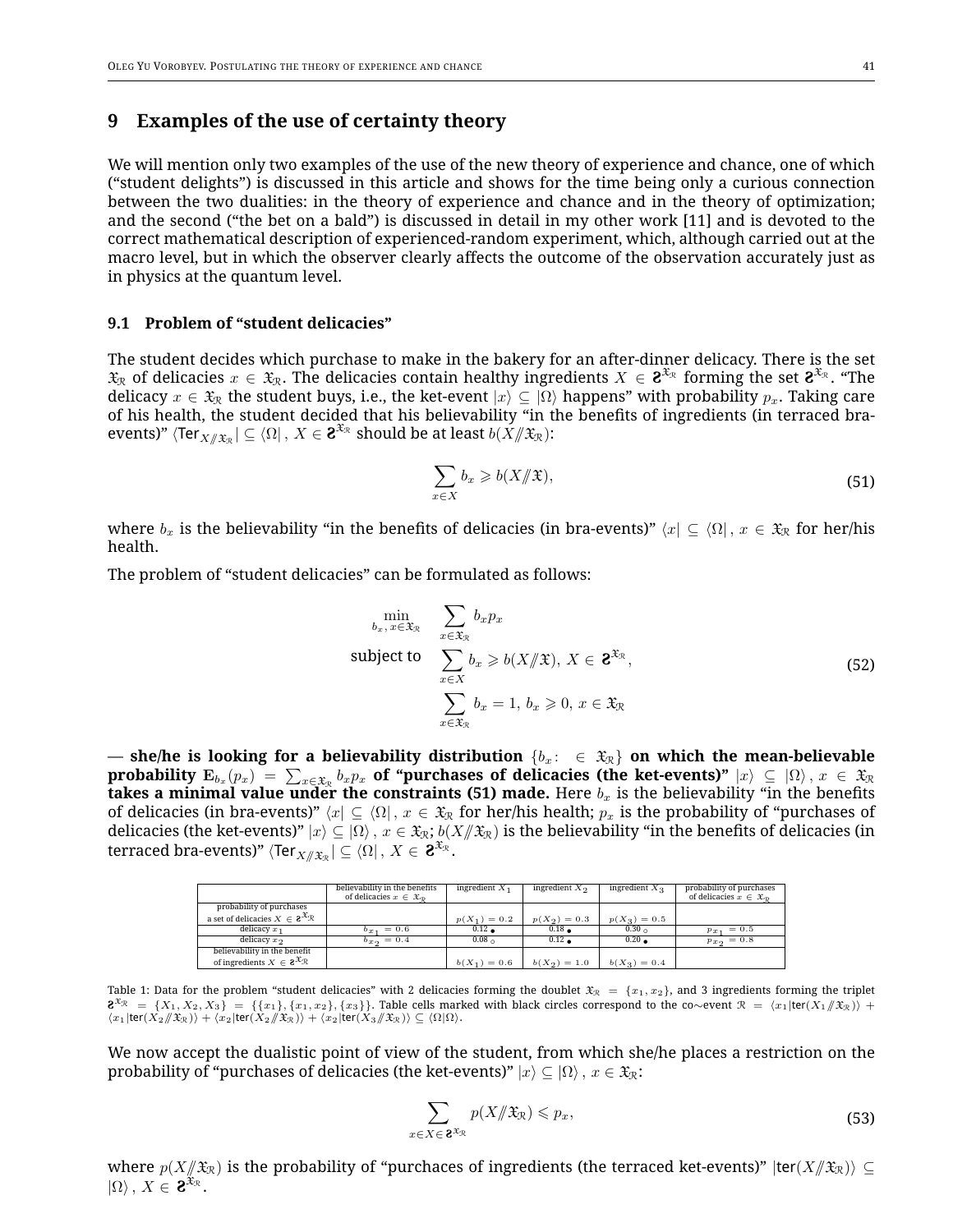The dual problem solved by the student is as follows:

$$
\begin{array}{ll}\n\max_{p(X), X \in \mathbf{2}^{x_{\mathcal{R}}}} & \sum_{X \in \mathbf{2}^{x_{\mathcal{R}}}} b(X/\mathfrak{X}_{\mathcal{R}}) p(X/\mathfrak{X}_{\mathcal{R}}) \\
\text{subject to} & \sum_{x \in X \in \mathbf{2}^{x_{\mathcal{R}}}} p(X/\mathfrak{X}_{\mathcal{R}}) \leq p_x, \\
& \sum_{X \in \mathbf{2}^{x_{\mathcal{R}}}} p(X/\mathfrak{X}_{\mathcal{R}}) = 1, \ p(X/\mathfrak{X}_{\mathcal{R}}) \geq 0, \ X \in \mathbf{z}^{x_{\mathcal{R}}}\n\end{array} \tag{54}
$$

— the student looks for a probability distribution  $\{p(X|\mathcal{X}_\mathcal{R})\colon X~\in~\mathbf{2}^{\mathfrak{X}_\mathcal{R}}\}$  on which the mean- ${\bf p}$ rabable believability  ${\bf \Xi}_{p(X)}(\bar{b}(X)) = \sum_{X\in{\bf 2}^{\mathfrak{X}_{\mathcal{R}}}}b(X\# \mathfrak{X}_{\mathcal{R}}) p(X\# \mathfrak{X}_{\mathcal{R}})$  "in the benefits for her/his health of  $\textbf{1}$  ingredients (in terraced bra-events)"  $\bra{\textbf{Ter}_{X/\!\!/ \mathfrak{X}_{\mathfrak{R}}}} \subseteq \bra{\Omega}, X \in \mathbf{2}^{\mathfrak{X}_{\mathfrak{R}}}$  takes a maximal value under the **constraints (53) made.** Here  $p(X|\mathcal{X}_\mathcal{R})$  is the probability of "purchases of ingredients (the terraced ketevents)"  $|{\sf ter}(X/\!\!/ \mathfrak{X}_\mathfrak{R})\rangle\subseteq | \Omega\rangle$  ,  $X\in \mathfrak{F}^{\mathfrak{X}_\mathfrak{R}};$  px is the probability of "purchases of delicacies (the ket-events)"  $|x\rangle \subseteq |\Omega\rangle$ ,  $x \in \mathfrak{X}_{\mathbb{R}}$ ;  $b(X/\mathfrak{X}_{\mathbb{R}})$  is the believability "in the benefits of ingredients (in terraced bra-events)"  $\langle \mathsf{Ter}_{X/\!\!/ \mathfrak{X}_{\mathcal{R}}} \vert \subseteq \langle \Omega \vert \, , \, X \in \mathsf{a}^{\mathfrak{X}_{\mathcal{R}}} .$ 

In the matrix form, the direct problem can be expressed as: "*To minimize*  $p^T\breve{b}$  *under the condition A* $\breve{b} \geqslant b$ *,*  $\breve{b}\geqslant 0$ ,  $\breve{\bf I}^T\breve{b}=1$  "; with the corresponding dual problem: <*To minimize*  $\breve{b}^Tp$  *under the condition*  $A^Tp\leqslant \breve{p},\,p\geqslant 0,$  $\mathbf{I}^T p \,=\, 1$ "; where  $\breve{b} \,=\, \{b_x \colon x \,\in\, \mathfrak{X}_{\mathbb{R}}\}, \, \breve{p} \,=\, \{p_x \colon x \,\in\, \mathfrak{X}_{\mathbb{R}}\}, \, b \,=\, \left\{b(X/\!\!/\, \mathfrak{X}_{\mathbb{R}}) \colon X \in \mathbf{2}^{\mathfrak{X}_{\mathbb{R}}}\right\}, \, p \,=\, \left\{p(X/\!\!/ \, \mathfrak{X}_{\mathbb{R}}) \colon X \in \mathbf{2}^{\mathfrak{X}_{\mathbb{R}}$  $\breve{\bf I}=\{1\colon x\in \mathcal{X}_\mathcal{R}\},\,{\bf I}=\left\{1\colon X\in \mathbf{2}^{\mathfrak{X}_\mathcal{R}}\right\}$  are set-columns,  $\breve{b}^T,\breve{p}^T,b^T,p^T,{\bf I}^T$  are set-rows correspondingly, and  $A = \left\{ \mathbf{1}_X(x) \colon x \in \mathfrak{X}_{\mathcal{R}}, X \in \mathbf{2}^{\mathfrak{X}_{\mathcal{R}}} \right\}$  is the set-matrix.

## **10 Instead of discussing**

Before the finish I have to slow down on three sharp corners.

On the first one, we need to stop and carefully study the main innovation of this work, Axiom 1 on page 134, which expands the "silent" Kolmogorov axiom of an event, so that this axiom together with its dual reflection allowed a new theory to jointly explore both the future randomness of observations, and the past experience of observers.

On the second, it is impossible to rush past the very curious temporal bra-ket-duality of statements from the property 6 on the page 136, which states that

- from the Kolmogorov theory of probabilities: If there is some ket-event, then with it all ket-events occur, in which it is contained as a ket-subset. In other words, all the ket-events which follow from it, i.e. which can serve as *its consequences in the future*.
- from the dual theory of believabilities: If some bra-event is experienced then with it are experienced all the bra-events, which it contains as bra-subsets. In other words, all bra-events from which it follows, i.e., which could serve as *its causes in the past*.

This remarkable property of temporal duality ket-events and bra-events clearly shows the similarity and difference between the *future chance* and the *past experience*, which for the first time are jointly mathematically correctly studied in the theory experience and chance postulated in this article.

And finally, on the third one, it is worthwhile once again to linger on explaining the new theory (see Property 9 on the page 141) for quite a long time confusing the apologists of fuzzy mathematics [14, 7, 3, 16, 15] on the non-additivity of the set functions of interest, the origins of which are considered in my works earlier [10, 9, 2009].

#### **References**

- [1] P.A.M. Dirac. A new notation for quantum mechanics. *Proceedings of the Cambridge Philosophical Society*, (35):416–418, 1939.
- [2] P.A.M. Dirac. *The principles of quantum mechanics*. Yeshiva University, New York, 1964.

<sup>[3]</sup> D. Dubois and H. Prade. Possibility theory, probability theory and multiple-valued logics: A clarification. *Annals of Mathematics and Artificial Intelligence*, 32:35–66, 2001.